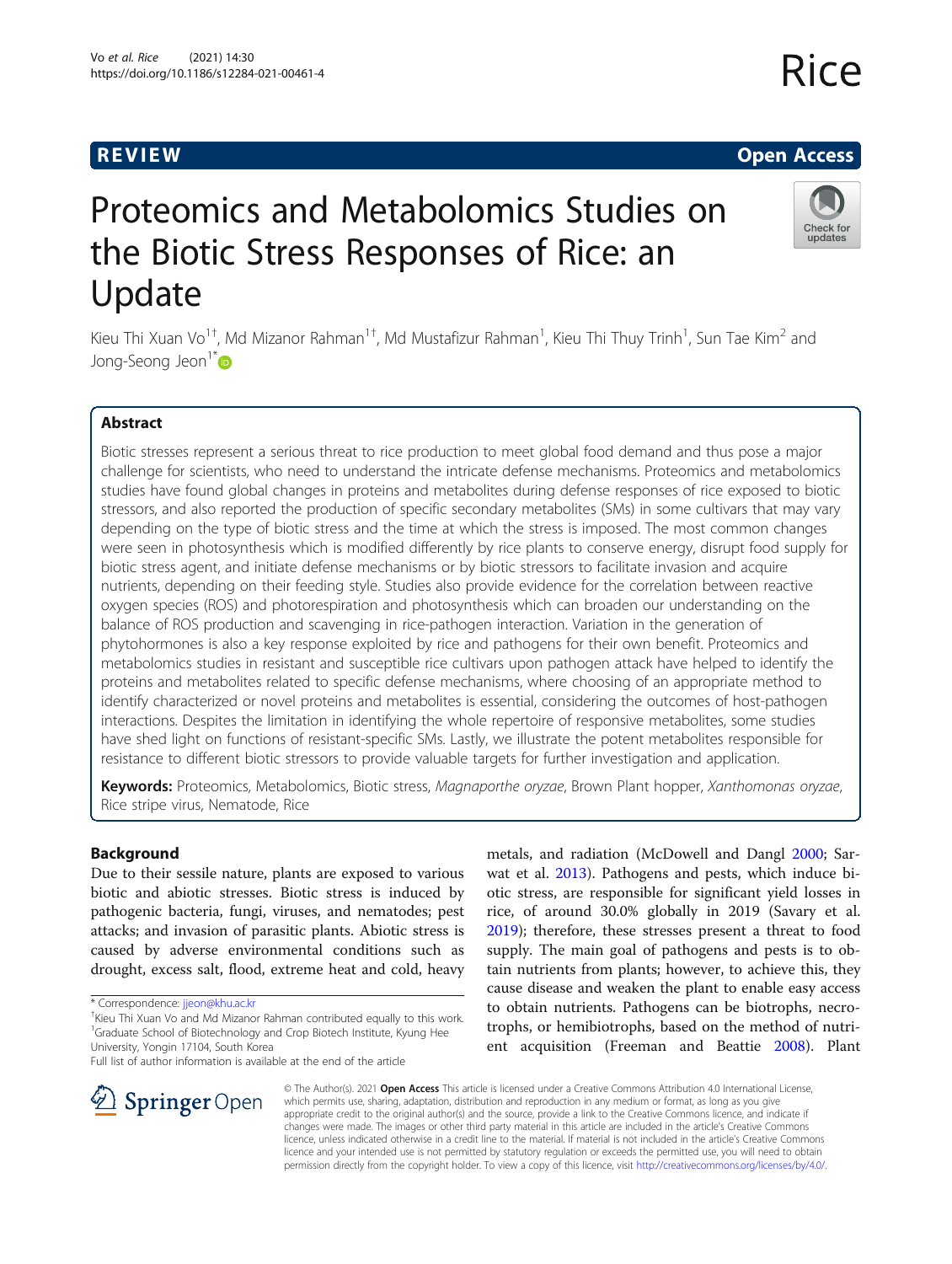parasitic nematodes are migratory or sedentary biotrophic obligate parasites, which feed on plant tissues by initiating special feeding structures or incorporating cell wall-degrading enzymes, virulence proteins (Ali et al. [2017](#page-13-0); Sato et al. [2019](#page-15-0)). Insects, particularly herbivorous species, can be divided into chewing and piercingsucking insects. Chewing insects break and chew plant tissues, resulting in mechanical damage to the plants. Conversely, piercing-sucking insects penetrate plant cells and obtain nutrients from vascular tissues (Fujita et al. [2013](#page-13-0)). Furthermore, invading nematodes, insects, and tools used for agricultural practices act as vectors and transmit viruses into host plants (Alexander and Cilia [2016](#page-13-0)).

In response to biotic stressors, plants have developed an array of dynamic constitutive and inducible defense mechanisms to protect themselves against the damage caused by invading pathogens. Cell walls, waxy epidermal cuticles, and barks serve as constitutive defense mechanisms, which, along with structural firmness, act as a first line of defense. Pathogen-associated molecular pattern (PAMP)-triggered immunity (PTI) and effectortriggered immunity (ETI) are inducible defense mechanisms (Bigeard et al. [2015](#page-13-0)), which have been explained using a "zigzag" model (Jones and Dangl [2006\)](#page-13-0). Importantly, host plants activate intricate networks of signaling cascades associated with the generation of reactive oxygen species (ROS) and the activation of hormones. Additionally, these cascades regulate kinase signaling to induce defense-related genes via the activation of transcription factors (TFs). Consequently, various secondary metabolites (SMs) and antimicrobial compounds such as phytoalexins and phenolics, are synthesized (Jain et al. [2019\)](#page-13-0).

Proteins and metabolites, the final genome products, are involved in fundamental life processes. To overcome biotic stress, plants utilize multiple classes of proteins, including: (1) catalytic enzymes involved in cell wall modifications, phytohormones, ROS, and pathogenesisrelated (PR) proteins; (2) TFs and post-translational factors; and (3) receptors and receptor-like kinases (Wu et al. [2016;](#page-15-0) Wu et al. [2017;](#page-15-0) Meng et al. [2019\)](#page-14-0). Meanwhile, plant metabolites have distinct functions. More than 200,000 plant metabolites (Kang et al. [2019\)](#page-13-0) have been classified into three dominant groups: primary metabolites, secondary (or specialized) metabolites, and hormones, which have overlapping functions (Erb and Kliebenstein [2020\)](#page-13-0). Furthermore the contribution of primary metabolites to cellular energy supply and structure, phytohormones, and SMs is also important (Jwa et al. [2006](#page-13-0)). Four well-characterized hormones, abscisic acid (ABA), salicylic acid (SA), jasmonates (JA), and ethylene, play a critical role in modulating cellular mechanisms and activating plant immunity (Verma et al. [2016\)](#page-15-0). SMs include phenolics produced via the shikimic and malonic acid pathways, terpenes via the mevalonic acid (MVA) and 2-C-methylerythritol 4-phosphate (MEP) pathways, and nitrogen-containing compounds from nitrogencontaining amino acids (Cheah et al. [2020](#page-13-0); Khare et al. [2020](#page-13-0)). SMs function as antimicrobial compounds, damage–associated molecular patterns (DAMPs), and virulence factors for pathogens and are involved in callose deposition and the regulation of programmed cell death (Piasecka et al. [2015](#page-14-0); Zaynab et al. [2018](#page-15-0)). In rice, metabolites involved in defense against biotic stress include volatile indole, glucosinolates, benzoxazinoids, phenylpropanoid phytoalexins, diterpenoid phytoalexins, and phenylamides (Erb and Kliebenstein [2020\)](#page-13-0). Accordingly, studying proteins and metabolites is critical to understand the sophisticated plants' responses to different biotic stressors under the view of proteome and metabolome. Proteomics approach is used to detect and analyze proteins. This tool can identify wide array of proteins including observation of any change in protein level during specific developmental stage of plants or plants under stresses (Tan et al. [2017](#page-15-0); Liu et al. [2019](#page-14-0)). Moreover, proteomics can reflect the metabolic processes and their possibilities to interact with important regulatory pathways. Metabolomics approach is used to detect metabolites which are the end products of different regulatory processes and elucidate the molecular mechanisms behind any kind of variation in plants more efficiently compared to the levels of transcripts and proteins (Arbona et al. [2013\)](#page-13-0). This approach differs from other omics approaches as metabolites are highly complex and requires more than one analytical platform to analyze them efficiently (Salem et al. [2020](#page-15-0)).

Since 2010, studies have investigated global changes in the composition of proteins and metabolites in plants exposed to biotic stress (for review, see Draper et al. [2011;](#page-13-0) Kushalappa and Gunnaiah [2013;](#page-14-0) Sarwat et al. [2013;](#page-15-0) Feussner and Polle [2015](#page-13-0); Alexander and Cilia [2016](#page-13-0); Hong et al. [2016;](#page-13-0) Meena et al. [2017](#page-14-0); Peyraud et al. [2017;](#page-14-0) Chen et al. [2019](#page-13-0)). These studies have expanded our understanding of the regulatory mechanisms underlying plant responses and the invasive success of pests (Parker et al. [2009;](#page-14-0) Okazaki and Saito [2016\)](#page-14-0). More recently, studies conducted in rice, one of the most important cereal crops, have revealed responses common to other plants as well as those specific to rice. In this review, we summarize recent findings from the proteomics and metabolomics studies in rice upon attack of various biotic stress agents, including rice mutants with altered disease re-sistance (Table [1](#page-2-0) and Table [2](#page-4-0)). Finally, we suggest a framework for the improvement of rice performance.

# Methods Used to Study Plant Proteomics and Metabolomics

Proteomics and metabolomics analyses involve a variety of techniques. For example, proteomics studies can involve gel-based or gel-free techniques. Gel-based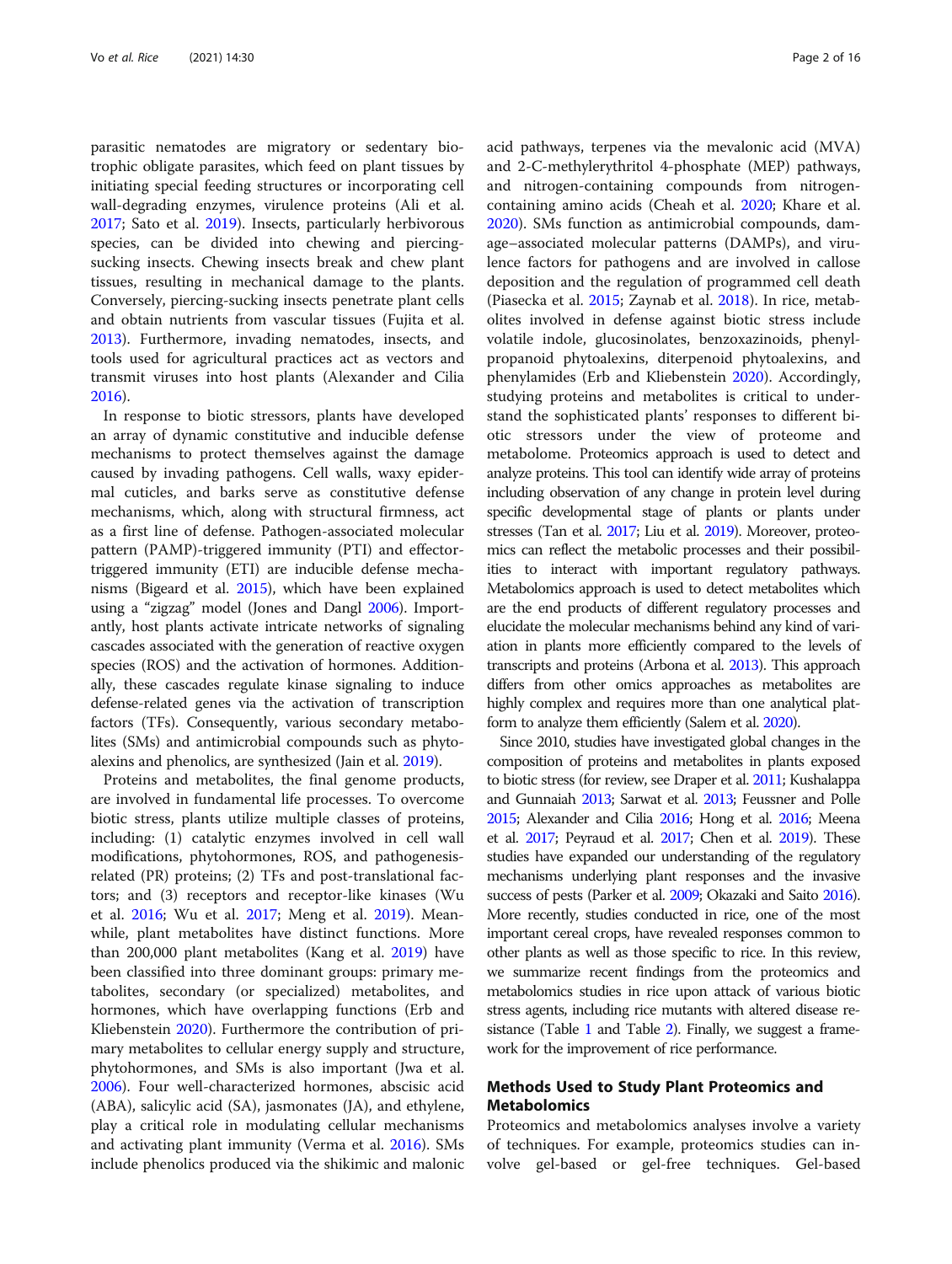<span id="page-2-0"></span>

| Table 1 Global proteomics studies investigating biotic stress responses in rice |  |  |  |
|---------------------------------------------------------------------------------|--|--|--|
|                                                                                 |  |  |  |

| Method                                       | <b>Bacteria</b>                               | <b>Cultivars</b>                                  | Key finding                                                                                                                                        | Reference                |
|----------------------------------------------|-----------------------------------------------|---------------------------------------------------|----------------------------------------------------------------------------------------------------------------------------------------------------|--------------------------|
| 2-DE, MALDI-TOF MS                           | Xoo races T7174 (IC)<br>and Xo7435 (C)        | Java 14                                           | Thaumatin-like protein (PR5) and probenazole (PBZ) were triggered<br>by JA                                                                         | Mahmood<br>et al. 2006   |
| 2-DE, MALDI-TOF/TOF<br>MS                    | Xoo race PXO99A<br>(IC) and DY89031<br>(C)    | Xa21-transgenic suspension<br>cells               | Nine putative PM-associated proteins with potential functions in<br>rice defense were identified                                                   | Chen et al.<br>2007      |
| 2-DE, MALDI-TOF-TOF<br>МS                    | Xoo strain Zhe173<br>(IC)                     | somatic hybrid line SH76 (R)                      | Majority of DEPs were involved in photosynthesis                                                                                                   | Yu et al.<br>2008        |
| 2-DE, NanoLC MS/MS                           | P. fluorescens strain<br>$KH-1$               | Co43                                              | P. fluorescens modulated rice metabolic pathways including energy<br>metabolism and defense                                                        | Kandasamy<br>et al. 2009 |
| 2-DE, MALDI-TOF MS                           | Xoo race Xo7435                               | Thaumatin-like protein gene<br>transgenic-OX line | Variation in oxidative stress and energy metabolism associated<br>proteins was observed in disease resistance                                      | Mahmood<br>et al. 2009a  |
| 2-DE, MALDI-TOF MS                           | Xoo races T7174 (IC)<br>and Xo7435 (C)        | Java 14 treated with<br>probenazole               | PR5 was highly induced in PBZ pretreated plants during their<br>interaction with Xoo                                                               | Mahmood<br>et al. 2009b  |
| 2-DE, MALDI-TOF MS                           | Sinorhizobium<br>meliloti 1021                | <b>NPB</b>                                        | Defense related proteins were highly induced in root, whereas<br>photosynthesis related proteins induced in leaf                                   | Chi et al.<br>2010       |
| LC-MALDI-MS/MS                               | Xoo XKK.12                                    | Baldo                                             | Virulence- associated factors were identified                                                                                                      | González<br>et al. 2012  |
| 2-DE, MALDI-TOF-MS                           | Xoo strain 89,773-1-<br>1                     | 9311                                              | Disease resistance signal transduction, pathogenesis, and regulation<br>of cell metabolism were activated                                          | Li et al.<br>2012a       |
| 2-DE, MALDI-TOF MS<br>and nESI-LC-MS/MS      | Xoo strain K3                                 | Dongjin                                           | DUF26, $\beta$ -1,3-glucanase, and basic secretory protein family proteins<br>as the main host defense related proteins                            | Wang et al.<br>2013      |
| LC-MS/MS                                     | Xoo strain Zhe173                             | IRBB5 (R)                                         | Several epigenetic factors regulated plant disease resistance<br>pathway by alternating phosphorylation and dephosphorylation                      | Hou et al.<br>2015       |
| 2-DE and MALDI-TOF<br>MS                     | Xoo isolate DX133                             | PB1 (S) and O.<br>longistaminata (R)              | Proteins related to defense response were mainly found expressed<br>in the resistant plants                                                        | Kumar et al.<br>2015     |
| 2D-DIGE, MALDI-TOF- Xoo strain PXO124<br>MS. |                                               | O. meyriana                                       | Peroxidase was critical in the early response of O. meyriana                                                                                       | Chen et al.<br>2016      |
| Method                                       | Fungi                                         | <b>Cultivars</b>                                  | Key finding                                                                                                                                        | Reference                |
| 2-DE, MALDI-TOF-MS                           | M. oryzae race<br>KJ401 (IC) and<br>KJ101 (C) | Jinheung                                          | Receptor-like protein kinases, pathogenesis-related proteins, and JA<br>were induced in incompatible interaction                                   | Sun et al.<br>2004       |
| 2-DE, ESI Q-TOF MS                           | Rhizoctonia solani<br>strain LR 172           | Labelle (S) and LSBR-5 (R)                        | 3- β-hydroxysteroid dehydrogenase/isomerase was first identified in Lee et al.<br>resistant rice                                                   | 2006                     |
| 2DE, MALDI-TOF MS                            | M. oryzae isolate<br>Hoku1                    | ZTS (S) and ZTR (R, carryig<br>$Pi-zt)$           | Whole plant-specific resistance was associated with thaumatin-like<br>protein                                                                      | Koga et al.<br>2012      |
| 2-DE, MALDI-TOF/TOF<br>MS                    | M. oryzae race $ZC_{13}$<br>isolate 97-151a   | CO39 (S) and C101LAC (R)                          | Resistant cultivar was more sensitive to SA signaling system                                                                                       | Li et al.<br>2012b       |
| 2-DE, MALDI-TOF-MS<br>or nESI-LC-MS/MS       | M. oryzae race<br>KJ401 and KJ301             | Jinheung                                          | Different defense responses of rice and pathogenicity of M. oryzae                                                                                 | Kim et al.               |
| 2-DE, MALDI-TOF/                             |                                               |                                                   |                                                                                                                                                    | 2013                     |
| TOF-MS and nESI-LC-<br>MS/MS                 | Cochliobolus<br>miyabeanus strain<br>SHS-2    | Dongjin                                           | Enzymes involved in the Calvin cycle and glycolysis were<br>decreased; but the TCA cycle, amino acids, and ethylene<br>biosynthesis were increased | Kim et al.<br>2014a      |
| 2-DE, MALDI-TOF/TOF<br>and nanoLC-MS/MS      | M. oryzae race $ZC_{13}$                      | CO39 (S) and C101LAC (R)                          | Resistant rice had more and rapid signal transduction cascades                                                                                     | Li et al.<br>2015        |
| itraq, LC-MS/MS                              | M. oryzae ZHONG-<br>$10-8-14$                 | <b>NPB</b>                                        | Activation of ABA signaling in the early stage of infection, but CK<br>signaling in later stages of infection                                      | Cao et al.<br>2016       |
| 2-DE, MALDI-ToF                              | R. solani (WGL-12-1)<br>of AG-1 IA            | Four susceptible and two<br>tolerant cultivars    | Novel factors associated with susceptibility and resistance                                                                                        | Prathi et al.<br>2018    |
| <b>iTRAQ, HPLC-MS/MS</b>                     | M. oryzae isolates<br>KJ201 and RB22          | NPB (WT) and NPB-Piz-t                            | Seven common proteins induced by Piz-t compatible and<br>incompatible interactions                                                                 | Tian et al.<br>2018      |
| 2-DE, MS/MS                                  | M. oryzae                                     | 14 rice varieties                                 | Functional correlation between nuclear reprogramming and<br>immune response during blast disease                                                   | Narula et al.<br>2019    |
| itraq, LC-MS/MS                              | R. solani isolate AG1<br>IA                   | Lemont (S) and Teging (R)                         | A network of SA, JA, ROS, and the TCA cycle related proteins<br>conferred resistance against R. solani                                             | Ma et al.<br>2020a       |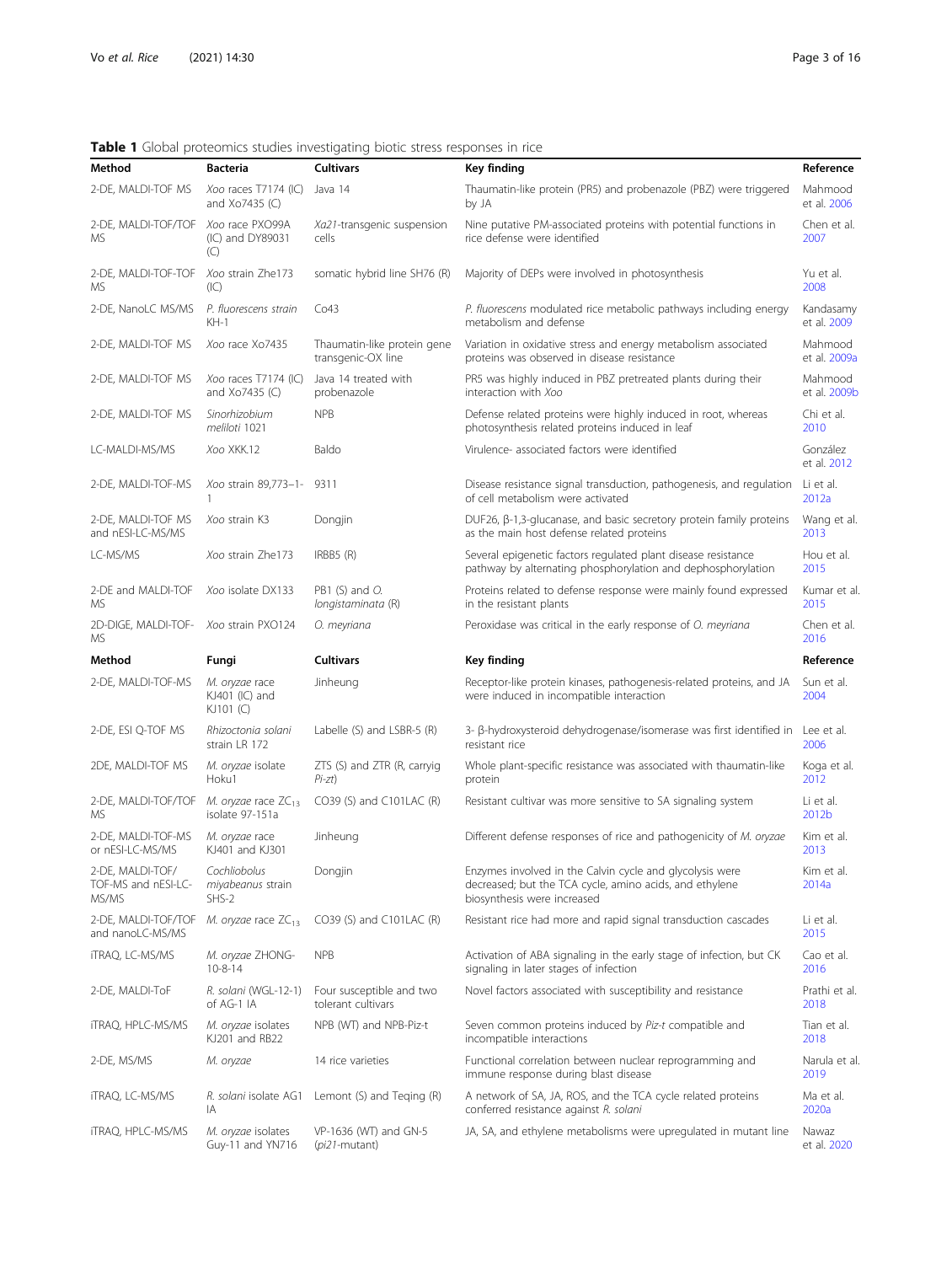## **Table 1** Global proteomics studies investigating biotic stress responses in rice (Continued)

| 2-DE, LC-MS/MS                                 | M. oryzae (race<br>007.0), and its<br>elicitor chitin | NPB and suspension cell<br>derived from NPB calli                      | Rapid alkalinization factors, phytosulfokines, and novel immune<br>response peptide were identified                               | Wang et al.<br>2020        |
|------------------------------------------------|-------------------------------------------------------|------------------------------------------------------------------------|-----------------------------------------------------------------------------------------------------------------------------------|----------------------------|
| Method                                         | <b>Virus</b>                                          | <b>Cultivars</b>                                                       | Key finding                                                                                                                       | Reference                  |
| 2-DE, MALDI-TOF/<br>TOF-MS                     | Rice black-streaked<br>dwarf virus                    | Huai 5 (S)                                                             | Overaccumulation of $H_2O_2$ disrupted photosynthesis and<br>metabolism and caused oxidative stress and abnormal plant<br>growth  | Xu et al.<br>2013          |
| 2-DE, MALDI-TOF MS                             | Rice stripe virus<br>(RSV)                            | Wuyujing 3 (S) and Xudao 3<br>(R)                                      | Downregulation of heat shock protein, protein disulfide isomerase,<br>glyoxalase in Wuyuing 3                                     | Yang et al.<br>2013        |
| iTRAQ and RP-HPLC,<br>LC-MS/MS                 | <b>RSV</b>                                            | Wuyujing 3                                                             | Changes of chlorosis, cell death and plant defense by RSV                                                                         | Wang et al.<br>2015        |
| 1-DE, LC-MS/MS                                 | Southern rice black-<br>streaked dwarf virus          | NPB treated with<br>cytosinpeptidemycin                                | PR and HSP were triggered by cytosinpeptidemycin                                                                                  | Yu et al.<br>2018          |
| Method                                         | Insect                                                | <b>Cultivars</b>                                                       | Key finding                                                                                                                       | Reference                  |
| iTRAQ, nano-LC ESI<br>QqTOF MS                 | BPH, Nilaparvata<br>lugens Stål)                      | TN1 (S) and TN1 carrying<br>$Bph15$ (R)                                | Glycine cleavage system protein was upregulated in the resistant<br>lines.                                                        | Wei et al.<br>2009         |
| 2D-DIGE; and 2-DE,<br>MALDI TOF/TOF-MS         | SBPH, Laodelphax<br>striatellus Fallén)               | Rice lines 02428 (S) and<br>Pf9279-4 (R)                               | ROS scavenging and SA-mediated SAR were more active in resist-<br>ant rice                                                        | Dong et al.<br>2017        |
| iTRAQ and LC-MS/MS                             | <b>BPH</b>                                            | PS (Indica, S), PR (O.<br>officinalis, R), and their hybrid<br>line HR | SMs, carbon metabolism, and glyoxylate and dicarboxylate<br>metabolism were key markers of resistance                             | Zhang et al<br>2019        |
| nano-LC-MS/MS                                  | Cnaphalocrocis<br>medinalis                           | TN1 (S) and Qingliu (R)                                                | Phenylalanine ammonia lyase and chalcone synthase were higher<br>in resistant rice                                                | Cheah et al<br>2020        |
| iTRAQ and nano-LC-<br>MS/MS                    | BPH Biotype I and<br>Biotype Y                        | TN1 (S) and YHY15<br>(moderately-R)                                    | Post-translational modifications, protein turnover, and chaperones<br>presented a significant difference between two BPH biotypes | Zha and<br><b>You 2020</b> |
| Method                                         | Nematode                                              | <b>Cultivars</b>                                                       | Key finding                                                                                                                       | Reference                  |
| HPLC-MS/MS                                     | Meloidogyne<br>graminicola                            | NPB and Khao Pahk Maw                                                  | a-linolenic acid, glutathione, and phenylpropanoid biosynthesis<br>were involved in resistance                                    | Xiang et al.<br>2020       |
| Method                                         | Others                                                | <b>Cultivars</b>                                                       | Key finding                                                                                                                       | Reference                  |
| 2-DE, MS/MS                                    | <b>NA</b>                                             | Kinmaze (WT) and LMM cdr2                                              | Active metabolic changes were associated with programmed cell<br>death                                                            | Tsunezuka<br>et al. 2005   |
| 2-DE, MALDI-TOF-MS                             | <b>NA</b>                                             | LMMs spl1                                                              | PBZ1 served as a cell death marker and defense protein                                                                            | Kim et al.<br>2008         |
| 2-DE, MALDI-TOF/TOF NA                         |                                                       | Zhefu802 (WT) and LMM spl5                                             | Defense response was induced, and amino acid metabolism and<br>photosynthesis were reduced in spl5                                | Chen et al.<br>2013        |
| 2-DE, MALDI-TOF/TOF NA<br>МS                   |                                                       | CO39 (S) and C101LAC (R)<br>treated with Me-JA                         | MeJA induced higher ROS in resistant rice                                                                                         | Li et al.<br>2014          |
| LC-MS/MS                                       | <b>NA</b>                                             | ZH11 (WT) and LMM oscul3a                                              | Differentially expressed proteins were chloroplast and cytoplasm<br>proteins                                                      |                            |
| 2-DE, MALDI-TOF/TOF<br>MS and NanoLC-MS/<br>MS | - NA                                                  | CO39 (S) and C101LAC (R,<br>carrying Pi-1 gene) treated<br>with SA     | Phosphorylation regulation by SA contributed differently in<br>resistant and susceptible rice                                     | Sun et al.<br>2019         |

Abbreviations: Xoo Xanthomonas oryzae pv. oryzae, IC Incompatible, C Compatible, PM Plasma membrane, S Susceptible, R Resistant, DEP Differentially expressed proteins, P. fluorescens Pseudomonas fluorescens, OX Over-expression, NPB Nipponbare, WT Wild type, PB1 Pusa Basmati1, M. oryzae Magnaporthe oryzae, ABA Abscisic acid, CK Cytokinin, SA Salicylic acid, JA Jasmonic acid, ROS Reactive oxygen species, HSP Heat shock protein, TCA Tricarboxylic acid, BPH Brown plant hopper, TN1 Taichung Native-1, SM Secondary metabolite, SBPH Small brown planthopper, SAR Systemic acquired resistance, LMM Lesion mimic mutant, 1-DE One-dimensional gel electrophoresis, 2-DE Two-dimensional gel electrophoresis, 2D-DIGE Two-dimensional difference gel electrophoresis, MS Mass spectrometry, MALDI-TOF Matrix-assisted laser desorption ionization time of flight, TOF Time-of-Flight, Q-TOF Quadrupole time-of-flight, QqTOF Quadrupole-quadrupole-time-of-flight, iTRAQ Isobaric tags relative and absolute quantification, LC-MS Liquid chromatography mass spectrometry, HPLC High-performance liquid chromatography, RP-HPLC Reverse phase-high performance liquid chromatography, UHPLC Ultra high performance liquid chromatography, GC-MS Gas chromatography mass spectrometry, CE-MS Capillary electrophoresis mass spectrometry, nESI Nano-electrospray ionization source, NA Not applicable

methods are the most commonly used for global protein analyses, and include two-dimensional gel electrophoresis (2-DE) and difference gel electrophoresis (DIGE). In combination with advanced mass spectrometry (MS) techniques, hundreds of proteins can be detected in a single polyacrylamide gel, allowing analyses of their mass-to-

charge ratio and post-translational modifications (Vanderschuren et al. [2013;](#page-15-0) Tan et al. [2017](#page-15-0)). Gel-free techniques were developed to address the limitations associated with gel-based techniques, such as reproducibility, bias, the need for technical expertise, and difficulties in detecting proteins present at low abundance or those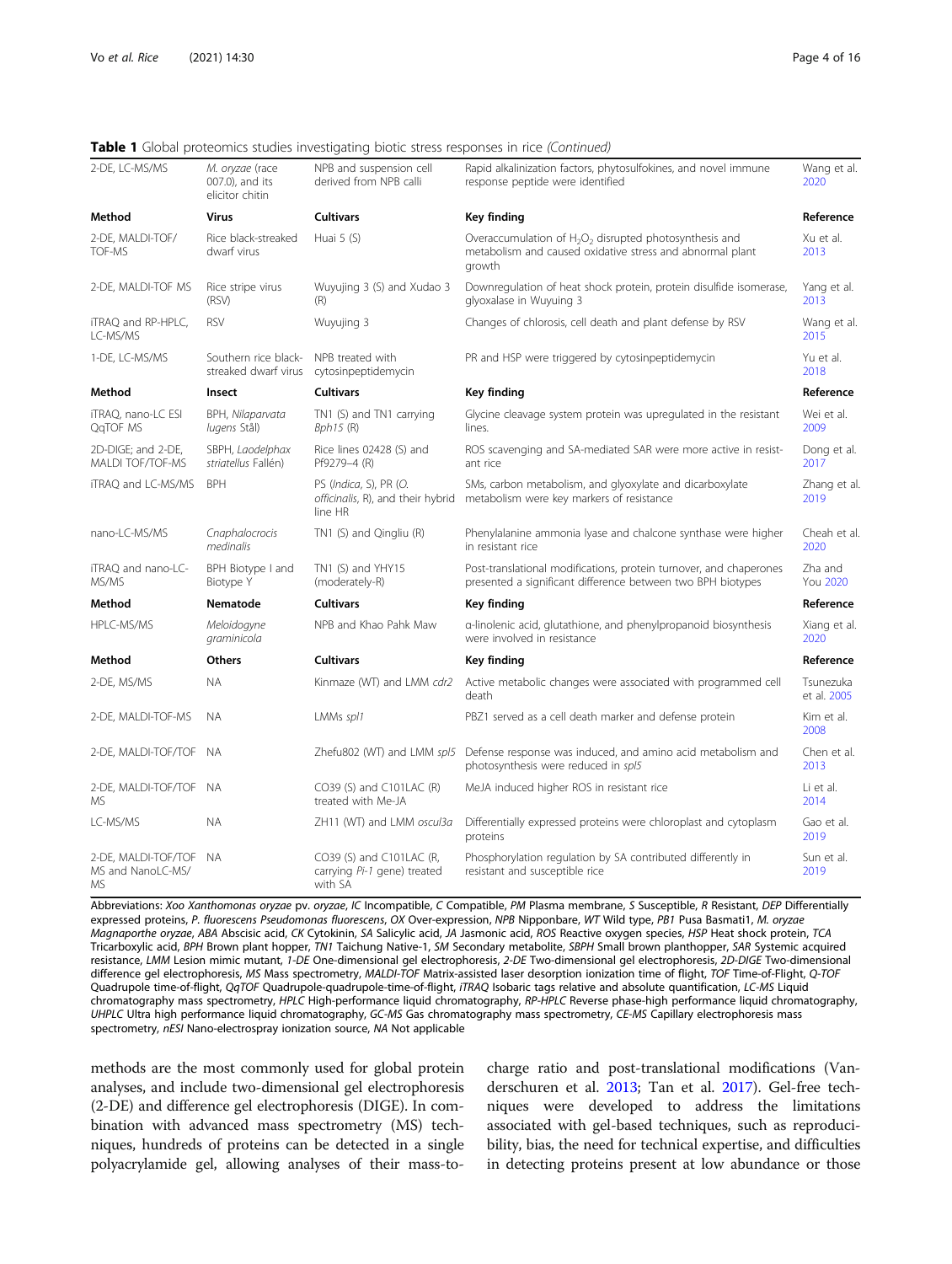<span id="page-4-0"></span>Table 2 Global metabolomics studies investigating biotic stress responses in rice

| Method                               | <b>Bacteria</b>                                                  | <b>Cultivars</b>                                                           | Key finding                                                                                                                      | Reference                               |
|--------------------------------------|------------------------------------------------------------------|----------------------------------------------------------------------------|----------------------------------------------------------------------------------------------------------------------------------|-----------------------------------------|
| LC-TOF-MS<br>and GC-TOF-<br>MS       | Xoo PXO99 and<br>∆PXO994rax- ST                                  | TP309 (S) and TP309_Xa21                                                   | Alkaloid biosynthesis was increased specifically in<br>TP309_Xa21 to PX099 but not APXO994rax- ST                                | Sana et al. 2010 <sup>a</sup>           |
| RP-HPLC-MS                           | Azospirillum strains 4B<br>and B510                              | Cigalon and NPB                                                            | Phenolic compounds were mainly affected                                                                                          | Chamam et al.<br>2013                   |
| LC-MS                                | Burkholderia glumae<br>AU6208 and Escherichia<br>coli B6         | Cigalon and NPB treated<br>with Azospirillum lipoferum<br>4 <sub>B</sub>   | Flavonoid compounds and hydroxycinnamic acid (HCA)<br>derivatives changed differently upon each bacterium                        | Chamam et al.<br>2015                   |
| LC-MS/MS                             | Xoo                                                              | Basmati 385 treated with<br>Pseudomonas aeruginosa<br>BRp3                 | Rice defense-related enzymes were activated by P.<br>aeruginosa                                                                  | Yasmin et al.<br>2017                   |
| <b>HPLC</b>                          | Pseudomonas putida<br>RRF3                                       | TKM 9                                                                      | P. putida stimulated plant defense responses and altered<br>rhizosphere chemical constituents                                    | Kandaswamy<br>et al. 2019               |
| UHPLC-QE<br>Orbitrap/MS              | Bacillus pumilus LZP02                                           | Longgeng 46                                                                | Bacillus pumilus enhanced carbohydrate metabolism and<br>phenylpropanoid biosynthesis                                            | Liu et al. 2020                         |
| UHPLC-DAD/<br><b>ESI-QTOF</b>        | 10 PGPR strains and B.<br>glumae AU6208                          | <b>NPB</b>                                                                 | Common metabolomics signature of nine compounds<br>as rice response to different PGPR                                            | Valette et al.<br>2020                  |
| Method                               | Fungi                                                            | <b>Cultivars</b>                                                           | Key finding                                                                                                                      | Reference                               |
| FIE-MS, GC-<br><b>TOF-MS</b>         | M. oryzae strain Guy11                                           | B. distachyon ABR1, H.<br>vulgare Golden Promise and<br>CO39               | Common metabolic re-programming strategy was de-<br>ployed by M. oryzae in different hosts                                       | Parker et al. 2009                      |
| HPLC-MS/MS                           | Fusarium fujikuroi strain<br><b>VE13</b>                         | Dorella (S) and Selenio (R)                                                | Sakuranetin accumulated in resistant cultivar                                                                                    | Siciliano et al.<br>2015 <sup>a</sup>   |
| GC-MS                                | Harpophora oryzae strain<br>R5-6-1 and M. oryzae<br>strain Guy11 | CO39                                                                       | Different induction patterns of metabolites of the<br>shikimate and lignin against pathogenic and mutualistic<br>fungi           | Xu et al. 2015                          |
| GC-MS                                | R. solani                                                        | Narayan with and without<br>Bacillus amyloliquefaciens<br>(SN13) treatment | Identified novel aspect of rare sugar induced by Bacillus<br>amyloliquefaciens                                                   | Srivastava et al.<br>2016               |
| CE/TOF-MS                            | R. solani AG-1 isolate C-<br>154                                 | 29S (S) and 32R (R)                                                        | Canavanine was significantly higher in resistant rice                                                                            | Suharti et al.<br>$2016a^a$             |
| CE/TOF-MS                            | R. solani AG-1 isolate C-<br>154                                 | 29S (S) and 32R (R)                                                        | Chlorogenic acid specifically induced in resistant rice                                                                          | Suharti et al.<br>$2016b^a$             |
| CE/TOF-MS                            | R. solani AG-1 isolate C-<br>154                                 | 29S (S) and 32R (R)                                                        | Distinct responses of susceptible and resistant rice                                                                             | Suharti et al.<br>2016c <sup>a</sup>    |
| GC-MS                                | R. solani AG1-IA isolate<br>BRS1                                 | <b>PB1 (S)</b>                                                             | Altered carbon metabolism and perturbed hormonal<br>signaling                                                                    | Ghosh et al.<br>2017                    |
| 2-DE, MALDI-<br>TOF MS/MS &<br>GC-MS | R. solani isolate AGI-IA                                         | IR-64 (WT) and AtNPR1-OX<br>line                                           | Novel immunity-related prognostic proteins induced by<br>AtNPR1                                                                  | Karmakar et al.<br>$2019^{a,b}$         |
| QTOF-<br>UPHPLC MS                   | M. oryzae strain Guy11                                           | CO39, NPB, and LTH (S); Pi-<br>gm, Pi-4B, and Pi-B (R)                     | Bayogenin 3-O-Cellobioside, a saponin compound, was<br>first identified in rice for the first time                               | Norvienyeku<br>et al. 2020 <sup>a</sup> |
| Method                               | Insect                                                           | <b>Cultivars</b>                                                           | <b>Key finding</b>                                                                                                               | Reference                               |
| <sup>1</sup> H NMR                   | <b>BPH</b>                                                       | TN1 $(S)$ and B5 $(R)$                                                     | Activation of GABA shunt and shikimate metabolisms<br>was vital for BPH resistance                                               | Liu et al. 2010 <sup>a</sup>            |
| GC-MS                                | Rice gall midge biotype<br>1 (GMB1)                              | TN1, Kavya, and RP2068                                                     | Potential biomarkers of rice-gall midge interaction were<br>identified                                                           | Agarrwal et al.<br>2014 <sup>a</sup>    |
| GC-MS                                | GMB1                                                             | RP2068-18-3-5 (R)                                                          | During HR, upregulation of LPO and LPO marker<br>metabolite azelaic acid; and higher accumulation of<br>GABA at the feeding site | Agarrwal et al.<br>2016 <sup>a</sup>    |
| UHPLC-MS<br>and GC-MS                | Rice stem borer (Chilo<br>suppressali)                           | Minghui 63                                                                 | Activation of phytohormones and shikimate-mediated<br>and terpenoid-related secondary metabolism                                 | Liu et al. 2016                         |
| GC-MS                                | <b>BPH</b>                                                       | TN1 (S) and YHY15 (R)                                                      | Resistance to BPH was mediated by SM synthesis<br>through the shikimate pathway                                                  | Peng et al. 2016 <sup>a</sup>           |
| <sup>1</sup> H NMR and               | <b>BPH</b>                                                       | TN1 (S) and NIL- $Bph15$ (R)                                               | BPH adapts and recovers at different stage in susceptible Liu et al. 2017                                                        |                                         |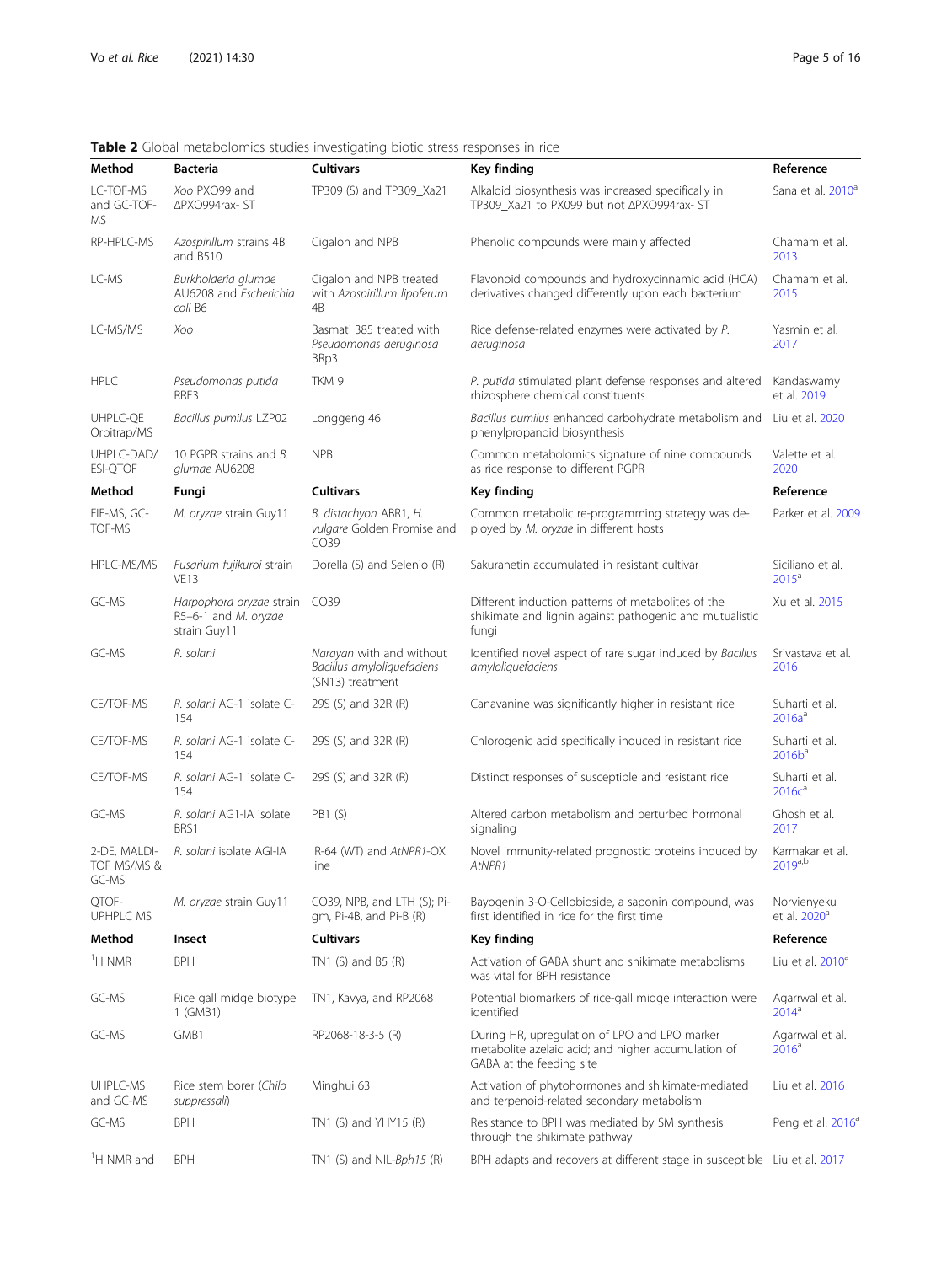Table 2 Global metabolomics studies investigating biotic stress responses in rice (Continued)

| GC-FID/MS                     |                          |                                                     | and resistant plants                                                                                                                        |                                            |
|-------------------------------|--------------------------|-----------------------------------------------------|---------------------------------------------------------------------------------------------------------------------------------------------|--------------------------------------------|
| UPLC-Q-TOF<br>MS.             | <b>BPH</b>               | Dongjin treated with $B$ .<br>velezensis YC7010     | B. velezensis induced SA, JA, and secondary metabolites<br>to enhance resistance                                                            | Harun-Or-Rashid<br>et al. 2018             |
| GC-MS                         | <b>BPH</b>               | NPB (S) and <i>Bph6</i> -transgenic<br>line $R6(R)$ | Bph6 resistance gene affected lipid levels in leaf sheath<br>only                                                                           | Zhang et al.<br>2018 <sup>a</sup>          |
| GC-MS & LC-<br>MS.            | <b>BPH</b>               | TN1 (S), IR36 and IR56 (R)                          | Defense-related metabolites, cyanoamino acids, and lipid<br>metabolism were increased by BPH and were more<br>stable in resistant cultivars | Kang et al. 2019 <sup>a</sup>              |
| UPLC-QToF-<br><b>MS</b>       | <b>BPH</b>               | KDML105 (S) and IL308 (R)                           | Susceptible and resistant rice induced common SMs at<br>different levels                                                                    | Uawisetwathana<br>et al. 2019 <sup>a</sup> |
| LC-ESI-MS/MS                  | Cnaphalocrocis medinalis | Minghui 63                                          | JA-dependent signaling pathway was found vital in<br>response to leaf folder                                                                | Wang et al. 2020                           |
| Method                        | Nematode                 | <b>Cultivars</b>                                    | Key finding                                                                                                                                 | Reference                                  |
| <b>HPLC</b>                   | Ditylenchus angustus     | Two susceptible and five<br>resistant cultivars     | Induction and accumulation of phenolic compounds in<br>the resistant varieties                                                              | Gill et al. 1996 <sup>a</sup>              |
| Method                        | <b>Others</b>            | <b>Cultivars</b>                                    | Key finding                                                                                                                                 | Reference                                  |
| $LC-MS$ and $O-$<br>TOF MS/MS | NA.                      | ZH17 (WT), wrky62, wrky76<br>and dsOW62/76          | SA, JA, and phenolamides were increased and free pools<br>of flavonoids were decreased in the double mutant                                 | Liang et al. 2017                          |

Abbreviations: single asterisk <sup>nan</sup> indicates comparative metabolomics studies of resistant and susceptible plants; <sup>abn</sup> indicates the study applied both proteomics and metabolomics approaches; Xoo Xanthomonas oryzae pv. oryzae, S Susceptible, R Resistant, WT Wild type, OX Over-expression, NPB Nipponbare, PB1 Pusa Basmati1, PGPR Plant growth promoting rhizobacteria, B. glumae Burkholderia glumae, M. oryzae Magnaporthe oryzae, B. distachyon Brachypodium distachyon, H. vulgare Hordeum vulgare, SA Salicylic acid, JA Jasmonic acid, BPH Brown plant hopper, TN1 Taichung Native-1, HR Hypersensitive response, LPO Lipid peroxidation, SM Secondary metabolite NIL Near-isogenic line, B. velezensis Bacillus velezensis, LMM Lesion mimic mutant, dsOW62/76 Mutant containing RNA interfering constructs of OsWRKY62 and OsWRKY76, 2-DE Two-dimensional gel electrophoresis, MS Mass spectrometry, MALDI-TOF Matrix-assisted laser desorption Ionization time of flight, TOF Time-of-Flight, Q-TOF Quadrupole time-of-flight, LC-MS Liquid chromatography mass spectrometry, HPLC High-performance liquid chromatography, RP-HPLC Reverse phase-high performance liquid chromatography, UHPLC Ultra high performance liquid chromatography, GC-MS Gas chromatography mass spectrometry, CE-MS Capillary electrophoresis mass spectrometry, <sup>7</sup>H NMR Proton nuclear magnetic resonance, FID Flame-ionization detection, DAD Diode array detector, NA Not applicable

that are highly acidic or basic (Tan et al. [2017](#page-15-0)). This approach utilizes three labeling methods: tag-based labeling such as isotope-coded affinity tag (ICAT), isobaric tags relative and absolute quantification (iTRAQ), tandem mass tag (TMT), and dimethyl and  $^{18}$ O labeling; metabolic labeling such as stable isotope labeling by amino acids in cell culture (SILAC) and  $^{15}N$  labeling; and label-free techniques, which use multi-dimensional capillary liquid chromatography (LC) coupled to nano-electrospray ionization-tandem mass spectrometry (NS-ESI-MS/MS) methods, such as sequential window acquisition of all theoretical mass spectra (SWATH-MS) (Tan et al. [2017](#page-15-0); Ludwig et al. [2018](#page-14-0)).

Progression in analytical chemistry has led to the development of a range of metabolomics techniques, including gas chromatography (GC), liquid chromatography (LC), and capillary electrophoresis (CE) in combination with mass spectrometry (MS) and nuclear magnetic resonance (NMR) spectroscopy (Fukusaki and Kobayashi [2005;](#page-13-0) Piasecka et al. [2019\)](#page-14-0). GC-MS is a popular method capable of quantifying the levels of volatile and semi-volatile organic compounds from diverse samples. Conversely, LC-MS is a more comprehensive method, and crude extracts can be used to quantify a wide variety of metabolites. Over time, LC-MS has been optimized, allowing the collection of more effective metabolomics data by introducing ultraperformance liquid chromatography coupled with highresolution mass analysis methods, such as time-of-flight,

Fourier transform, and Orbitrap-based MS (Salem et al. [2020\)](#page-15-0). Another powerful technique is CE-MS; however, this is rarely used to analyze plant metabolites because of the time-consuming and diverse extraction requirements. However, this highly sensitive technique can classify metabolites into classes that other techniques cannot, particularly highly charged metabolites (Fukusaki and Kobayashi [2005](#page-13-0); Salem et al. [2020](#page-15-0)). NMR spectroscopy is considered to be less biased due to its independence of ionization. In addition, this method is highly reproducible, requires minimum sample preparation, and can identify novel compounds (Valentino et al. [2020](#page-15-0)). NMR is rarely used to study rice metabolomics in response to biotic stress (Table [2\)](#page-4-0). Proteomics and metabolomics require the use of multiple analysis tools and databases to efficiently detect and classify proteins and metabolites based on their specific functions and related pathways. Different analysis tools, as well as their specificities, have been well documented (Piasecka et al. [2019;](#page-14-0) Sarim et al. [2020](#page-15-0)). Commonly used databases include Gene Ontology knowledgebase ([http://](http://geneontology.org/) [geneontology.org/](http://geneontology.org/)), protein database of the National Center for Biotechnology Information, RiceCyc ([http://pathway.gramene.org/gramene/ricecyc.shtml\)](http://pathway.gramene.org/gramene/ricecyc.shtml), OryzaCyc in the Plant Metabolic Network database ([www.plantcyc.org\)](http://www.plantcyc.org), and Kyoto Encyclopedia of Genes and Genomes [\(http://www.genome.jp/kegg/](http://www.genome.jp/kegg/)).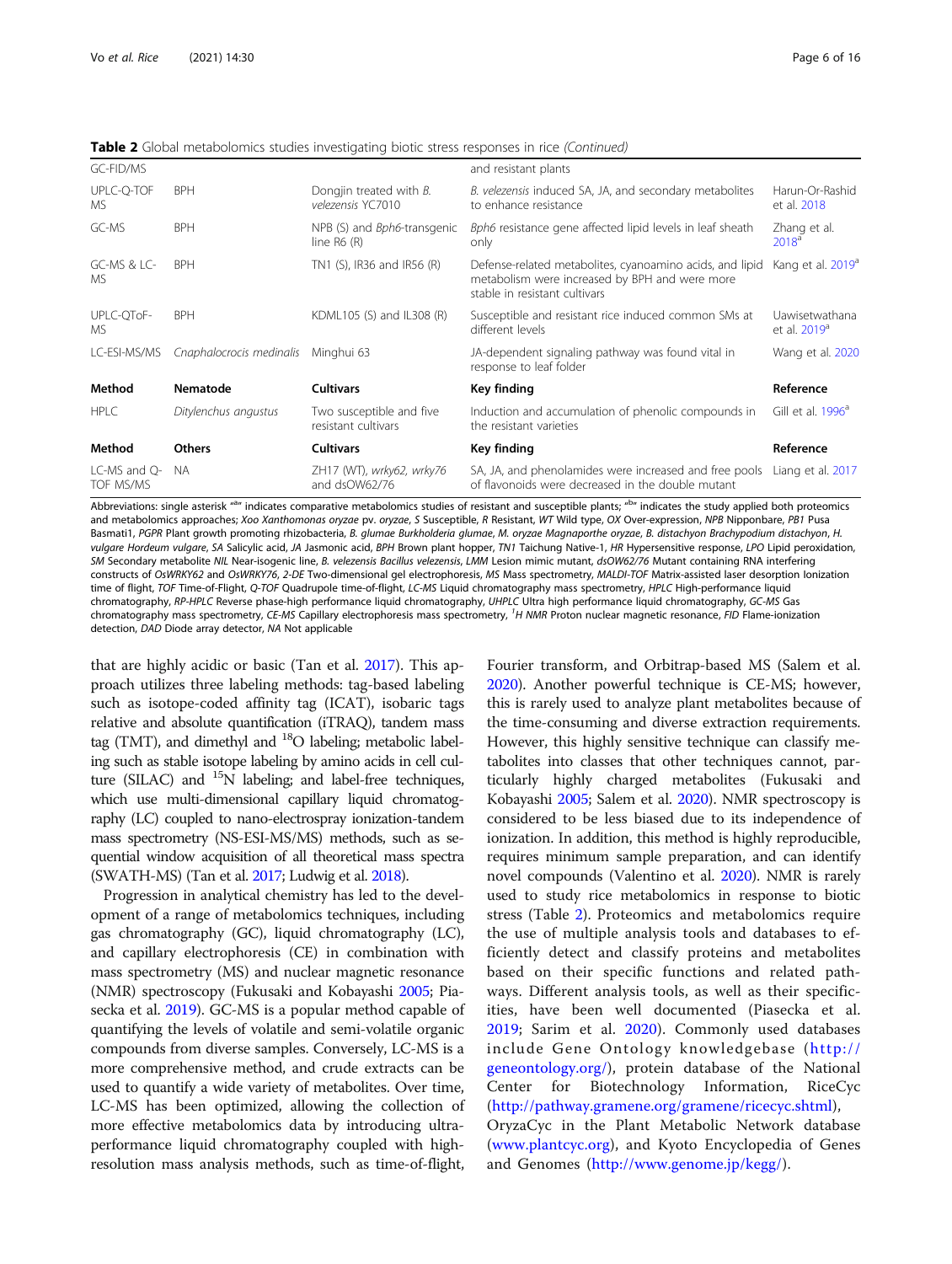# Response of Rice to Various Biotic Stresses Considering Proteomics and Metabolomics

Transcriptomics studies of rice have provided a wealth of information and a global view of mixed gene regulation in response to various biotic stressors (Anderson and Mitchel-Olds [2011](#page-13-0)). With the emergence of advanced methods for the validation of proteins and metabolites, progress has been made in elucidating the subsequent systematic changes that follow transcription in rice (Table [1](#page-2-0) and Table [2](#page-4-0)).

# Response of Rice to Bacteria

Xanthomonas oryzae pv. oryzae (Xoo) causes bacterial blight, which is the most important disease of rice caused by bacterial pathogens. Studies investigating global changes in rice proteins in response to Xoo infection have been performed. Central carbon catabolism is reduced, whereas signal transduction associated with disease resistance, pathogenesis, and the regulation of cell metabolism are upregulated, including several putative resistance (R) genes, putative receptor-like kinases, and PR (Mahmood et al. [2006;](#page-14-0) Yu et al. [2008;](#page-15-0) Mahmood et al. [2009b](#page-14-0); Sana et al. [2010;](#page-15-0) Li et al. [2012a](#page-14-0)). Particularly, thaumatin-like protein (PR5), probenazole (PBZ), Domain of Unknown Function 26 (DUF26), and β-1,3 glucanase were reported as the key findings in the early studies (Mahmood et al. [2006](#page-14-0); Wang et al. [2013\)](#page-15-0). A secretome analysis against Xoo identified virulenceassociated factors and plant-specific proteins such as proteases or peptidases and proteins involved in host defense, the transport system, and maintaining redox balance (González et al. [2012;](#page-13-0) Wang et al. [2013](#page-15-0); Kim et al. [2014b](#page-14-0)). A similar analysis was performed using a suspension of *Oryza meyeriana*, a wild species that is strongly resistant to Xoo. Upregulation of the signal transduction protein, LysM receptor-like kinase and defense protein, and downregulation of a ROS enzyme (peroxidase) and cell wall modifications (via expansins and pectin acetylesterase) were reported (Chen et al. [2016](#page-13-0)). Besides, phosphosites identification suggested that phosphorylation of TFs, kinases, epigenetic controlling factors, and disease resistant proteins may be functionally relevant to Xoo resistance in IRBB5 (Hou et al. [2015](#page-13-0)). Furthermore, a metabolomics study revealed differences between resistant and susceptible phenotypes against Xoo in the accumulation of metabolites before and after infection (Sana et al. [2010](#page-15-0)). Particularly, XA21 expressing plants differed from the wild-type (WT) plants, with higher levels of sugar alcohols, tricarboxylic acid cycle (TCA) intermediates, and miscellaneous compounds in the absence of treatment. After treatment, XA21 plants contained more responsive metabolites, including rutin, pigments, fatty acids and lipids, and arginine, which are likely required for polyamine biosynthesis and alkaloid metabolism. Notably, the virulence signal acetophenone was depressed in XA21.

Plant growth-promoting rhizobacteria (PGPR), whose growth is stimulated by root exudates, assist plants via nutrient uptake and phytohormone production. In proteomics analysis, photosynthesis and defense related proteins were found to accumulate by Pseudomonas fluorescens and Sinorhizobium meliloti (Kandasamy et al. [2009](#page-13-0); Chi et al. [2010](#page-13-0)). Metabolite profiling was first performed in 2013, when two rice cultivars were infected with rice-associated Azospirillum species (Azospirillum lipoferum 4B and Azospirillum sp. B510). In that study, changes in phenolic compounds, such as flavonoids and hydroxycinnamic derivatives, were found to differ depending on the cultivar-PGPR strain interaction (Chamam et al. [2013\)](#page-13-0). Additionally, Nipponbare inoculated with 10 PGPR strains presented common metabolomics signatures, including reduced alkylresorcinol [5-tridecyl resorcinol, 5-pentadecyl resorcinol, 5 (12-heptadecyl) resorcinol] levels and the differential induction of two antimicrobial compounds, N-p-coumaroylputrescine and N-feruloylputrescine, but in different manners (Valette et al. [2020\)](#page-15-0). Pseudomonas is a PGPR used as a biocontrol agent against rice disease, due to its antagonism towards other bacteria and fungi. Analysis of roots and root exudates of rice infected with Pseudomonas putida by Highperformance liquid chromatography (HPLC) revealed the induction of SA (Kandaswamy et al. [2019\)](#page-13-0). In another study, Pseudomonas aeruginosa was found to produce compounds associated with systemic acquired resistance (SAR), including siderophores (1-hydroxyphenazine, pyocyanin, and pyochellin), and antibacterial compounds, including 4-hydroxy-2-alkylquinolines and rhamnolipids (Yasmin et al. [2017\)](#page-15-0). This newly isolated strain can also induce defense-related enzymes in rice plants, suggesting that it may have potential for improving rice plant performance against pathogens.

# Response of Rice to Fungi

Magnaporthe oryzae, the causal agent of rice blast disease, has caused huge losses in rice (Dean et al. [2012](#page-13-0)). Recently, proteomics and metabolomics studies investigating rice response to M. oryzae infection were reviewed (Meng et al. [2019](#page-14-0); Azizi et al. [2019\)](#page-13-0). In addition to the influence of *M. oryzae* on the basic biological processes of the host, such as photosynthesis and primary metabolism, global studies over the past decade have elucidated the detailed interaction between rice and M. oryzae considering whole proteins and metabolites (for review, see Azizi et al. [2019;](#page-13-0) Meng et al. [2019\)](#page-14-0). Accordingly, metabolomics studies emphasize the difference between biotrophic and necrotrophic stages, such as the accumulation of metabolic photosynthetic sinks at biotrophic stage or phenolic compounds at necrotrophic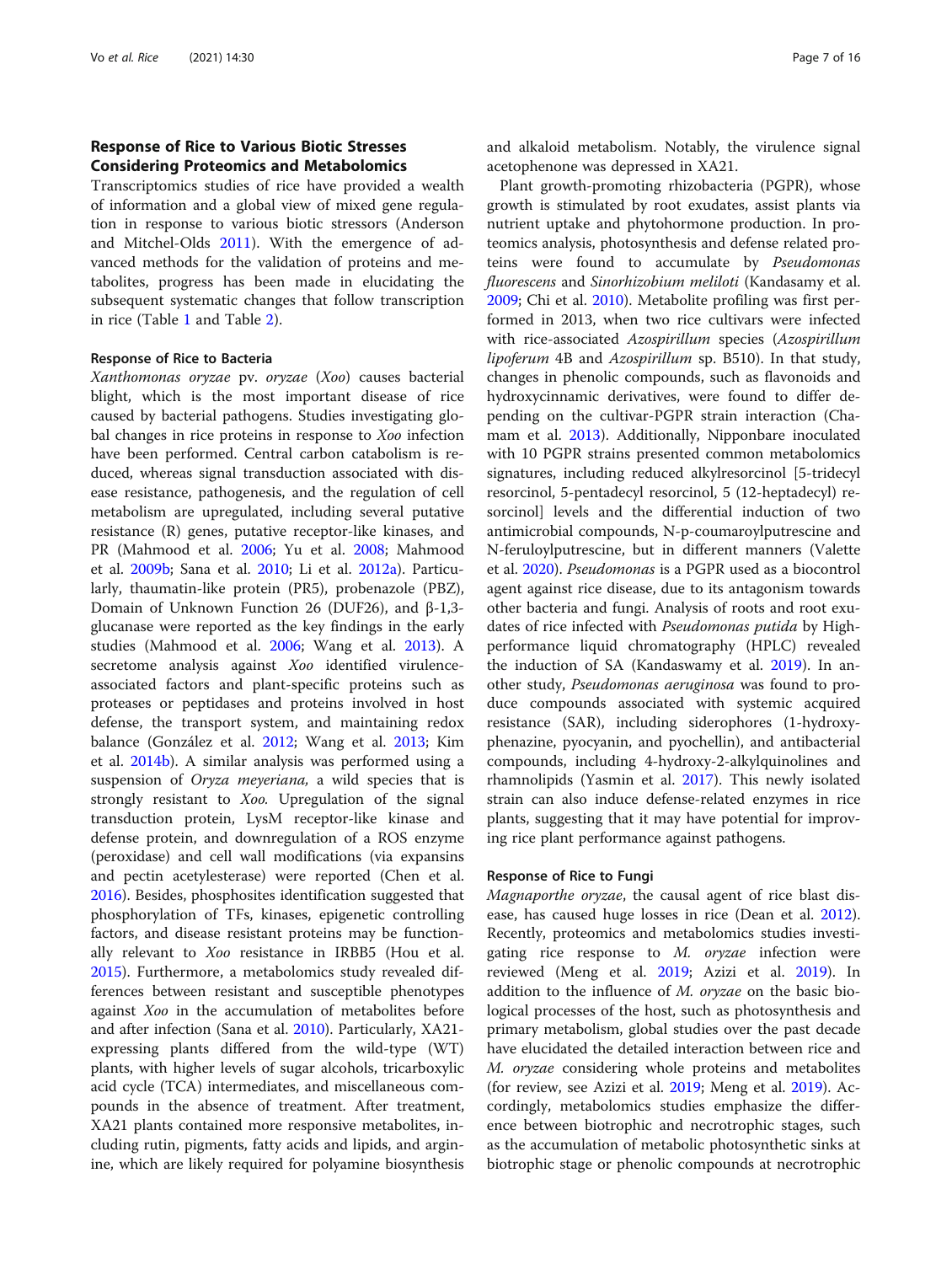stage (for review, see Azizi et al. [2019](#page-13-0)). In addition, a class of SMs also help to prevent fungal invasion via the antimicrobial activity of phytoalexins, including Nbenzoyl tryptamine, N-cinnamoyl tryptamine, sakuranetin, and phenylamides, or the ROS-scavenging activity of serotonin. The induction or suppression of these compounds is tightly related to phytohormones such as ABA, JA, SA, and auxin. Furthermore, proteomics studies have revealed the roles of DUF26, nucleotide binding-leucine rich repeat, PRs, ROS productionscavenging enzymes, heat shock proteins (HSPs), nuclear reorganization-related proteins, TFs, and phytohormone signaling in rice resistance, whereby proteins related to pathogen perception and signal transduction are important during the early stage of infection (for review, see Meng et al. [2019\)](#page-14-0). A recent study using iTRAQ found that probenazole-inducible protein 1 (PBZ1) and phenylpropanoid accumulated in both resistant and susceptible cultivars, which was in contrast to reports from previous studies utilizing the 2DE approach (Ma et al. [2020b\)](#page-14-0). Interestingly, a metabolomic assay using HPLC identified a rice saponin, Bayogenin 3-O-cellobioside, which is the first saponin found in rice (Norvienyeku et al. [2020](#page-14-0)). Accordingly, the accumulation of Bayogenin 3-Ocellobioside is well corelated with blast resistance. Thus, improvements in these methods provide a more precise view of the interaction between rice and rice blast fungus on a case-by-case basis.

Rhizoctonia solani is a necrotrophic fungus that causes sheath blight in rice. In contrast to M. oryzae, this fungus causes cell death from the early stage of infection; thus, studies of R. solani infection have identified many distinct changes. The most notable changes have been observed in photosynthesis and sugar metabolism. The reduction of Ribulose-1,5-bisphosphate carboxylase/oxygenase (RuBisCo) large subunits was observed in an early study (Lee et al. [2006](#page-14-0)). Two metabolomics studies reported the induction of glycolysis and TCA cycle intermediates (succinate, pyruvate, and aconitate) and decreased levels of sugar metabolites (sucrose, glucose, fructose, glucosone, galactose, hexopyranose, turanose, maltose, and glucopyranose), suggesting that respiration in the infected tissue was enhanced for energy production. ROS, SA, JA, aromatic aliphatic amino acids, and phenylpropanoid intermediates also accumulated, accompanied by the suppression of myo-inositol, indicating the loss of antioxidant activity, which is consistent with the formation of lesions by necrotrophic pathogens (Suharti et al. [2016b](#page-15-0); Ghosh et al. [2017](#page-13-0)). The increase of SA, known as an inducer of defense responses against biotrophic pathogens, is consistent with the following research which found the hemobiotrophic nature of R. solani (Kouzai et al. [2018](#page-14-0)). Global proteome and

metabolome studies also suggested the distinct responses of resistant and susceptible phenotypes. Resistant cultivars were found to produce higher levels of antifungal proteins  $(β-1-3$  glucanase and chitinase), ROS scavenging machinery, and 3β-hydroxysteroid dehydrogenase (3β-HSD) for the synthesis or regulation of plant steroids. Additionally, 14–3-3 protein, which is involved in protein interactions, and the chaperonin 60 β precursor were reduced (Lee et al. [2006](#page-14-0)). Glycolysis or gluconeogenesis and fatty acid β-oxidation for adenosine triphosphate (ATP) production were upregulated, whereas energy consumption was reduced in resistant plants via the reassimilation of photorespiratory ammonia or the regulation of energy metabolism. A high abundance of proteins related to glycolysis, α-amino acid biosynthesis, and stress response have also been observed in R. solani resistance through the analysis of transgenic rice expressing AtNPR1, a key regulator of SAR (Karmakar et al. [2019](#page-13-0)). Consistent with JA, lignification and signaling were found to be stable in resistant plants (Suharti et al. [2016c](#page-15-0)). Additionally, differences in ROS regulation between resistant and susceptible plants were noted (Ma et al. [2020a](#page-14-0)). Consistent with this, pipecolic acid, which regulates SAR and induces necrotic symptoms, was upregulated in susceptible plants (Suharti et al. [2016b](#page-15-0)). However, some studies reported unexpected findings, including the downregulation of Casparian strip membrane domain-like protein 2B1, which is passively required for lignin deposition in resistant cultivars, and the upregulation of spermidine hydroxycinnamoyl transferase 1, which is involved in the biosynthesis or modification of alkaloids, terpenoids, and phenolics in susceptible plants (Prathi et al. [2018](#page-14-0)). A study investigating protein changes after infection with another necrotrophic fungus, Cochliobolus miyabeanus, which causes brown spot disease in rice, suggested a pattern similar to that seen in response to  $R$ . solani infection (Kim et al. [2014a](#page-14-0)). Proteins involved in the Calvin cycle (fructose bisphosphate aldolase, sedoheptulose-1, 7-bisphosphatase, and RuBisCO) were reduced; however, oxaloacetate aspartate and aminotransferase, which are required for amino acid biosynthesis, and enzymes involved in redox homeostasis (peroxiredoxins, glutathione reductase, and NADP-dependent isocitrate dehydrogenase) were found to be accumulated.

Those studies in necrotrophic pathogens suggested a distinct response compared with hemibiotrophic pathogens at an early stage, which was exemplified by the reduction in photosynthesis, increase in energy production, and accumulation of ROS. However, current data from a limited number of proteomics and metabolomics studies indicate that different cultivars may use different mechanisms to respond to fungal pathogens.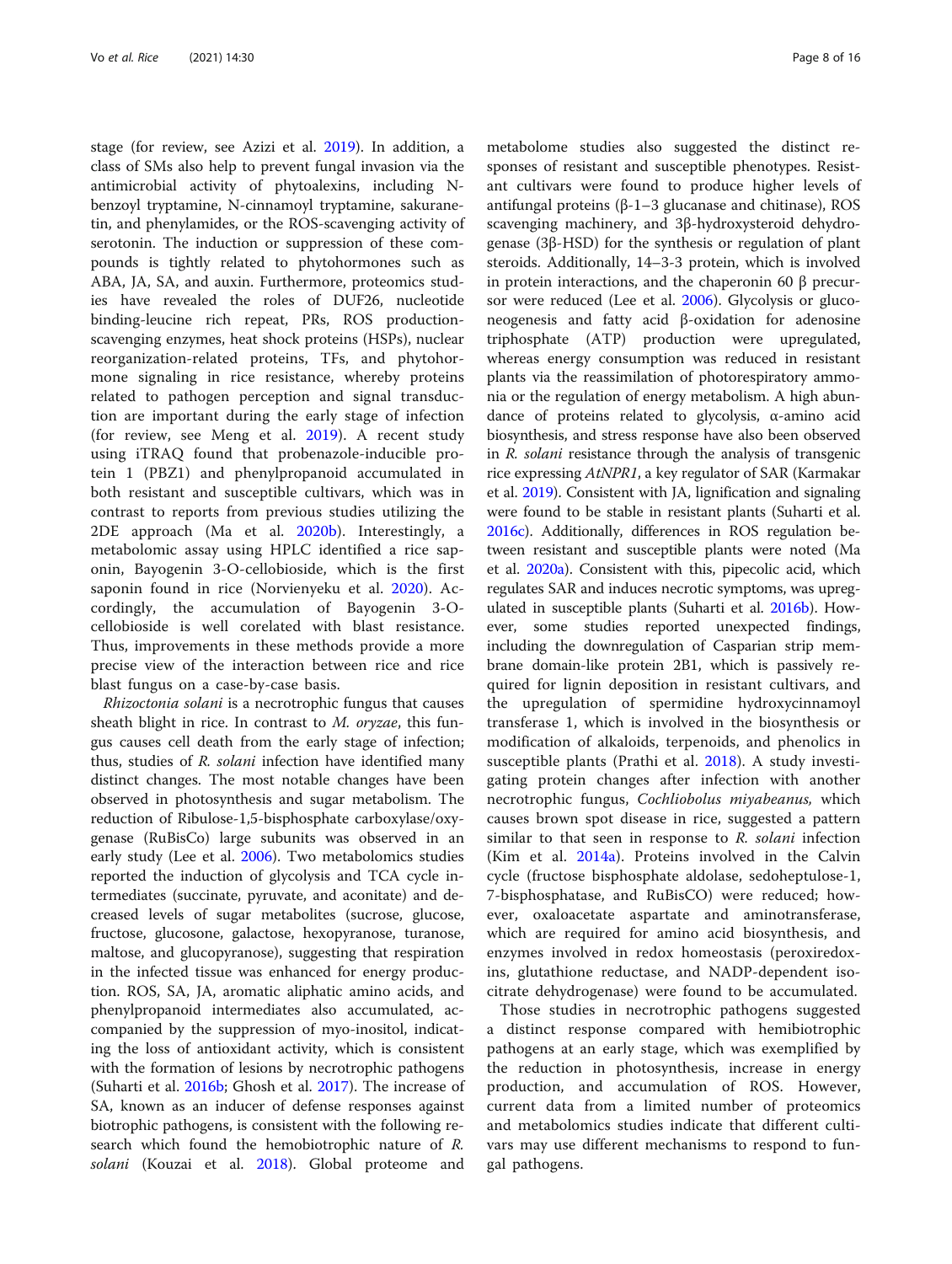#### Response of Rice to Virus

Viruses transmitted to rice by either plants or insects induce physiological changes such as suppressed photosynthesis and chlorosis (for review, see Alexander and Cilia [2016](#page-13-0)). The key changes introduced by viral infection through insects as the vector are those involving carbon metabolism. Glyceraldehyde-3-phosphate dehydrogenase (GAPDH), a glycolytic enzyme, has emerged as a multifunctional protein in several nonmetabolic processes and is increased in several plant species following viral infection (for review, see Alexander and Cilia [2016](#page-13-0); Chen et al. [2013](#page-13-0)). Additionally, fluctuations in amino acids, which provide materials for viral replication, plant defense, ROS accumulation for chlorotic damage, and respiration in terms of energy supply, are also important responses to viral infection. These findings have been confirmed and clarified by proteome and metabolome studies. For example, chloroplast proteins are degraded, chlorophyll a and chlorophyll b synthesis is inhibited, and 26S proteasome is enhanced during rice stripe virus (RSV, Tenuivirus genus) infection (Wang et al. [2015\)](#page-15-0). Furthermore, enhanced  $H_2O_2$  production by rice black-streaked dwarf virus (RBSDV, Reoviridae family, Fijivirus genus) may diminish light absorption, resulting in reduced photosynthesis (Xu et al. [2013\)](#page-15-0). Studies on uninfected and virusinfected rice, or on resistant and susceptible cultivars, have also identified a class of proteins and metabolites that underly viral resistance. Accordingly, RBSDV induces the production of ABA and cytokinins and reduces the production of indole-3-acetic acid, gibberellins, JA, and SA by suppressing expression of the related genes (Huang et al. [2018\)](#page-13-0). In that study, gibberellic acid (GA) was able to rescue the typical dwarfing symptom, and pre-application of SA was able to reduce the severity of the disease. ROS, which has a dual function in chlorosis and in viral defense mechanisms, was found to accumulate at different levels in susceptible and resistant cultivars (Xu et al. [2013\)](#page-15-0). In line with this, treatment with the antiviral bioactive SM, cytosinpeptidemycin, was shown to upregulate peroxidase, superoxide dismutase, and catalase in response to southern black-streaked dwarf virus infection (Yu et al. [2018](#page-15-0)). Additionally, the increased production of PR proteins, including PR5, PR10, and Bet v1 allergen or HSPs, has also been associated with resistance to virus in rice (Yang et al. [2013;](#page-15-0) Wang et al. [2015](#page-15-0); Yu et al. [2018\)](#page-15-0).

# Response of Rice to Insects

Interactions between plants and insects include dynamic defense mechanisms in plants and weapons in insects to enable successful invasion. Plants avoid being eaten in two ways, both involving a dominant role of SMs: repelling ovipositing herbivores along with attracting enemies and causing herbivore mortality. Insects may overcome this by secreting effectors in salivary proteins or capitalizing SMs (Lu et al. [2018\)](#page-14-0). Although the strategies used by plants to defend against each kind of insect may vary (Harun-Or-Rashid et al. [2018\)](#page-13-0), common mechanisms involve JA signaling, detoxification, cell wall modifications, photosynthesis, phytohormones, and defensive SMs (for review, see Ling et al. [2019](#page-14-0); Zogli et al. [2020](#page-15-0)).

The brown planthopper (BPH, Nilaparvata lugens Stål, Hemiptera: Delphacidae) is a typical monophagous vascular feeder. Proteomics and metabolomics studies on rice response to BPH infection have revealed the occurrence of dynamic changes. Lipid transport and metabolism, SM biosynthesis, amino acid transport and metabolism, and phytohormone signaling are commonly induced by BPH in both susceptible and resistant cultivars (Wei et al. [2009;](#page-15-0) Dong et al. [2017;](#page-13-0) Zhang et al. [2018](#page-15-0); Zhang et al. [2019;](#page-15-0) Zha and You [2020](#page-15-0)). Notably, studies that have utilized resistant and susceptible cultivars to observe changes on protein and metabolite levels have identified markers and features associated with resistance to BPH infection. This has also been demonstrated in time-course studies during each stage of BPH infection. A metabolomics study in leaf sheath and honeydew revealed enhanced fatty acid oxidation, glyoxylate cycle, gluconeogenesis, and γ-aminobutyric acid (GABA) shunt in susceptible cultivars, whereas glycolysis was upregulated in resistant cultivars, resulting in the production of substrates for SM synthesis via the shikimate pathway (Liu et al. [2010](#page-14-0); Peng et al. [2016\)](#page-14-0). Lower levels of amino acids in nymphs at the early, but not the late, stage of infection were reported in resistant cultivars compared with susceptible cultivars, indicating the rapid adaptation of BPH (Liu et al. [2017](#page-14-0)). In another study, there were clear differences in the response of resistant and susceptible cultivars to small BPH (Laodelphax striatellus Fallén, Homoptera: Delphacidae) during the early stage, when the resistant cultivar displayed less tissue damage due to the upregulation of ROS removal machinery and SA (Dong et al. [2017\)](#page-13-0). A lipidomics study reported that the resistance conveyed by Bph6 gene involves wax biosynthesis (for example fatty acid methyl esters) (Zhang et al. [2018\)](#page-15-0). Recently, Kang et al. ([2019](#page-13-0)) reported that primary metabolism was inhibited in all cultivars at the early stage (24 h) but only recovered in the late stage (96 h) in resistant cultivars. In that study, amino acids, organic acids, and fatty acids were also found to be stable in resistant cultivars. Higher levels of flavonoid glycosides (schaftoside, iso-schaftoside, rhoifolin, and apigenin 6-C-α-l-arabinoside-8-C-β-l-arabinoside) were induced in resistant rice compared with susceptible rice (Uawisetwathana et al. [2019\)](#page-15-0).

Phytohormones play an important role in the interaction between rice and hopper. The function of SA in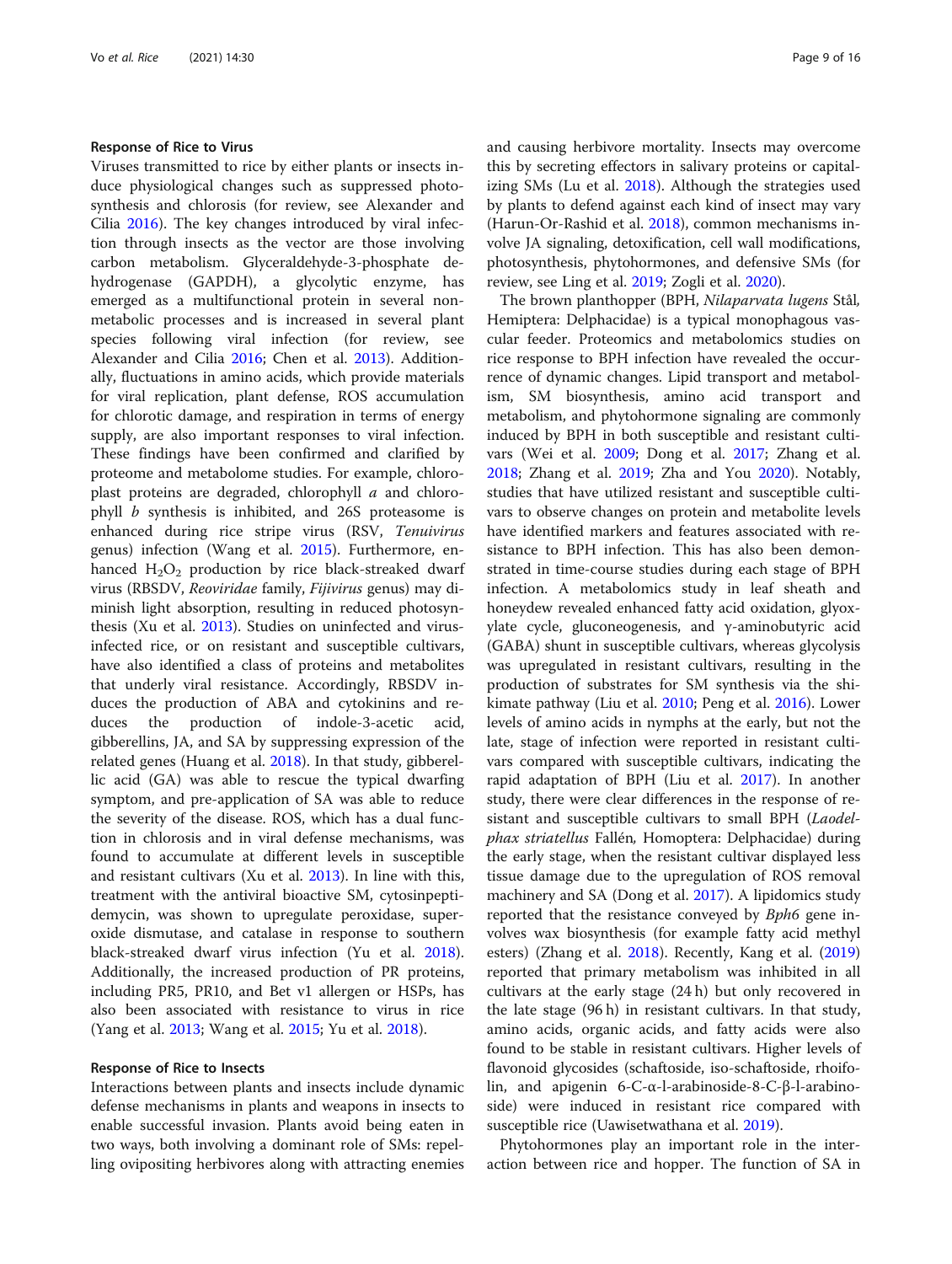this interaction appears ambiguous, as it has been reported to be upregulated in both susceptible (Peng et al. [2016](#page-14-0)) and resistant (Dong et al. [2017\)](#page-13-0) cultivars. Enhanced JA metabolism is the main difference in the resistance of wild rice Oryza officinalis compared to BPHsusceptible O. sativa (Zhang et al. [2019\)](#page-15-0). Interestingly, both SA and JA signaling was enhanced in the endophytic strain Bacillus velezensis YC7010, which induces resistance to BPH infection in rice (Harun-Or-Rashid et al. [2018\)](#page-13-0).

Studies on the response of rice to other insects have also revealed specific responses. The response of a resistant rice line (cultivar Qingliu) to rice leafroller (Cnaphalocrocis medinalis) involved the activation of the Calvin cycle and the light reaction of photosynthesis, followed by the biosynthesis of amino acids and other metabolites (Cheah et al. [2020\)](#page-13-0). Furthermore, resistance was determined by flavonoid biosynthesis at a specific rate and time. Rice also defends against the rice stem borer (*Chilo*) suppressalis) using a similar mechanism. An integrated transcriptomics and metabolomics study suggested increased photosynthesis via the accumulation of monosaccharides and not of oligosaccharides, galactinol, and various amino acids (Liu et al. [2016](#page-14-0)). Conversely, the resistance of rice to rice gall midge was found to involve differences in fatty acids before and after infection, whereas glutamine and 23-oxotetracosanoic acids were associated with susceptibility (Agarrwal et al. [2014](#page-13-0)).

# Response of Rice to Nematodes

Nematodes are universally present in nature and include species that are parasitic to plants, including rice (Sato et al. [2019](#page-15-0)). Studies investigating rice-parasitic nematode interactions have generally involved mutants and transcriptome analyses, with a notable lack of proteomics and metabolomics studies. In 1996, a group of researchers used HPLC to evaluate differences in the phenolic profiles of five resistant and two susceptible deep-water rice upon Ditylenchus angustus infection. They reported changes in SMs, such as chlorogenic acids and phytoalexin sakuranetin, which were mainly identified in the resistant rice (Gill et al. [1996](#page-13-0)). A previous proteomics study on the rice and root-knot-nematode (Meloidogyne graminicola) interaction revealed new proteins as well as changes in existing proteins (Xiang et al. [2020](#page-15-0)). Importantly, proteins involved in stress, metabolic pathways, and SM biosynthesis were found to accumulate at the early stage of infection, and this continued to the later stage of infection. Additionally, an integration of transcript analyses revealed that four specific proteins related to α-linolenic acid metabolism, phenylpropanoid biosynthesis, glutathione metabolism, and plant–pathogen interaction pathways were downregulated in the susceptible cultivar but upregulated in the resistant cultivar (Xiang et al. [2020](#page-15-0)).

# Proteomics and Metabolomics Studies in Mutants with Altered Defense Response

Lesion mimic mutants have been used to study resistance for over two decades. Therefore, proteomics studies on lesion mimic mutants of rice have widened our understanding of the fundamentals of hypersensitive response (HR)-like symptom. A 2DE study on the lesionmimic mutant Cell death and resistance 2 (cdr2) and Rice spotted leaf 5 (spl5) reported the accumulation of defense-related proteins, including probenazole-induced (PBZ1) protein (Tsunezuka et al. [2005;](#page-15-0) Chen et al. [2013](#page-13-0)). PBZ1 protein is also highly inducible in the Squamosa promoter-binding-like protein 1 (spl1) mutant (Kim et al. [2008](#page-14-0)). Regarding central metabolism, photosynthesis is inhibited whereas respiration is enhanced via the down and upregulation of the associated proteins, respectively. Interestingly, the overproduction of ROS in lesion mimic mutants induces ROS-scavenging enzymes, such as L-ascorbate peroxidase 7, but suppresses superoxide dismutase in *cdr2* mutant, confirming that the tight regulation of ROS is correlated with the formation time and density of lesions. In addition, pathogeninfected mimic responses, such as enhanced lipid metabolism, were found to suppress carbon and nitrogen metabolism and the accumulation of SA and SMs in oscul3a mutants (Gao et al. [2019](#page-13-0)).

Proteomics and metabolomics have been studied to understand PTI, also known as basal resistance. Loss-offunction of Pi21, a quantitative resistance gene encoding a proline-rich protein that includes a putative heavy metal-binding domain and putative protein-protein interaction motifs, results in non-race specific and durable blast resistance (Fukuoka et al. [2009](#page-13-0)). Protein profiling of a Pi21-knockout mutant in the absence of pathogen infection revealed the accumulation of photosynthates, carbohydrate metabolites, and small molecule metabolites, compared with the WT plants (Nawaz et al. [2020](#page-14-0)). Additionally, metabolomics studies have shown that the enhanced basal resistance associated with lossof-function of WRKY62 and WRKY76 (dsOW62/76) is associated with the accumulation of amino acids, constituents of TCA, phenolic acids derived from the phenylpropanoid pathway, upregulated SA and JA, and antimicrobial phytoalexins, such as sakuranetin and phenolamides (Liang et al. [2017](#page-14-0)).

Proteomics has also been studied to understand ETI in Pizt-expressing plants in response to avirulent and virulent isolates, which suggested that various specific responses are induced by Pizt (Tian et al. [2018](#page-15-0)). Accordingly, fluctuations in 56 proteins were common between Pizt and WT plants after infection and included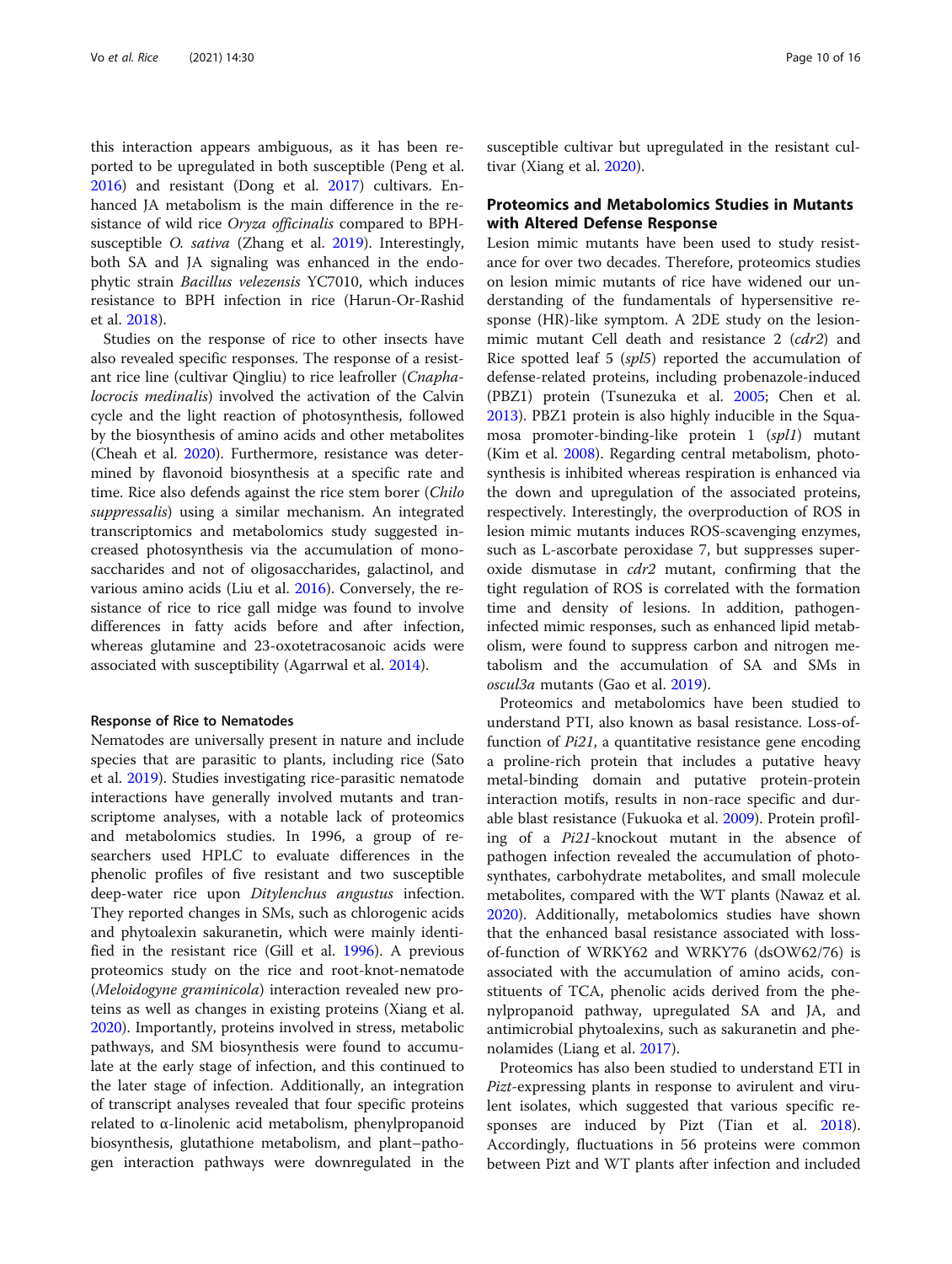PR proteins, proteins related to hormonal regulation and defense and stress response, receptor-like kinases, and cytochrome P450. Interestingly, the incompatible interaction differed significantly from the compatible interaction in only a few proteins, including alcohol dehydrogenase I, receptor-like protein kinase, endochitinase, similar-to-rubisco large subunit, NADP-dependent malic enzyme, and two hypothetical proteins. This finding raises the question of whether variation in only those compounds could lead to different ETI outcomes.

# Conclusions and Prospects

# Common Metabolites and Specific Metabolites upon each Biotic Stress

Studies investigating the response to biotic stresses have commonly reported changes in photosynthesis, possibly due to the abundant related proteins and metabolites. Photosynthesis is upregulated or downregulated in susceptible or resistant phenotypes in response to different pathogens. In response to insects, two theories have been proposed to explain this phenomenon. The first notes that the intrinsic activation of photosynthesis provides organic compounds for the synthesis of defenserelated metabolites as a result of pathogen manipulation for food resources (Cheah et al. [2020\)](#page-13-0). An opposing theory states that plants suppress photosynthesis to conserve energy and reduce food supply to pathogens. Photosynthesis is enhanced by Xoo (Sana et al. [2010;](#page-15-0) Li et al. [2012a\)](#page-14-0), insect (Liu et al. [2016;](#page-14-0) Cheah et al. [2020](#page-13-0)), and M. oryzae infection in the biotrophic stage (Azizi et al. [2019](#page-13-0)) but suppressed by the necrotrophic fungus R. solani (Lee et al. [2006;](#page-14-0) Karmakar et al. [2019\)](#page-13-0) and viral infection (Xu et al. [2013\)](#page-15-0). Therefore, photosynthetic activity varies depending on the feeding style of the pathogen, which is consistent with the response in other species (for review Chen et al. [2019\)](#page-13-0). In addition, the appearance of cell death lesions during the necrotrophic infection stage is likely to underly the significantly lower level of photosynthesis-related enzymes and metabolites.

ROS exert a positive effect on defense to various pathogens by acting as signaling molecules or inhibiting pathogens by inducing local cell death. However, enhanced accumulation of ROS might result in cell death, thus facilitating the virus (Xu et al. [2013\)](#page-15-0) and necrotrophic pathogen (Suharti et al. [2016b](#page-15-0)), or it might suppress normal plant metabolism due to the occurrence of oxidative stress. Therefore, the balance of ROS production and scavenging must be tightly regulated. The global profiling studies reviewed herein support the correlation between ROS and photorespiration and photosynthesis. Particularly, enhanced photorespiration is important for the induction of ROS (Kangasjärvi et al. [2012](#page-13-0)), whereas ROS, such as  $H_2O_2$ , suppress photosynthesis and plant processes in response to stress (Xu et al. [2013](#page-15-0)). ROS are also induced by SA (Li et al. [2012b\)](#page-14-0) or the inactivation of GABA shunt (Suharti et al. [2016b](#page-15-0)). Although ROS accumulation has been reported in response to most biotic stresses, the timing and intensity of ROS vary significantly depending on the pathogen and cultivar, which present different levels of susceptibility.

Phytohormones are also a key response exploited by rice and pathogens. In order to induce a defense response, rice plants upregulate SA signaling when exposed to M. oryzae (Meng et al. [2019;](#page-14-0) Azizi et al. [2019](#page-13-0)), JA when exposed to insects (Zhang et al. [2019](#page-15-0); Wang et al.  $2020$ ), and both SA and JA when exposed to R. solani (Ma et al. [2020a\)](#page-14-0). PGPR also support rice defense via the induction of SA, as reported for Pseudomonas (Kandaswamy et al. [2019\)](#page-13-0), or the induction of ABA signaling and suppression of SA signaling via the bioactive SM cytosinpeptidemycin in response to Streptomyces (Yu et al. [2018](#page-15-0)). Conversely, ABA and cytokinins are activated during viral infection or during the early stage of M. oryzae invasion (Cao et al. [2016](#page-13-0)) in order to facilitate infection. Viral infection downregulates IAA, GA, JA, and SA (Huang et al. [2018](#page-13-0)). SA activates ROS faster in resistant cultivars and alleviates the decrease in plant photosynthesis (Li et al. [2012b\)](#page-14-0), whereas JA suppresses photosynthesis (Rakwal and Komatsu [2000\)](#page-14-0). Moreover, ABA signaling influences the calcium  $(Ca^{2+})$  signaling that is considered as a front line of signaling events and is involved in resistance response of rice against M. oryzae (Wang et al. [2019](#page-15-0)). In a proteomics study of resistant Gangyuan8 (GY8) and susceptible Lijiangxintuanheigu (LTH) cultivars infected by M. oryzae, Ca<sup>2+</sup> – dependent protein kinase, Ca<sup>2+</sup> sensor calmodulin, and calmodulin-like protein were particularly found upregulated in LTH but remained the same in GY8, suggesting that the proteins possibly regulate blast resistance negatively in those cultivars (Ma et al. [2020b](#page-14-0)). Another proteomics study found several  $Ca^{2+}$ -binding proteins in saliva of phloem-feeding insects and honeydews of BPH and green rice leafhopper, supporting the function of  $Ca^{2+}$ -binding proteins in counteracting the sieve-tube occlusion defenses in host plants (Will et al. [2013](#page-15-0); Zhu et al. [2020\)](#page-15-0). These findings suggest that phytohormone regulation, as part of plant defense mechanisms, via different target pathways is complicated, and that cooperation occurs between the pathways.

Signaling components and SMs are highly diversified molecules, dependent on the type of biotic stress. For example, different interactions between rice and PGPR result in different metabolic changes (Chamam et al. [2013](#page-13-0)). This is explained by the diverse types and functions of these molecules, especially SMs (Erb and Klie-benstein [2020\)](#page-13-0). SMs are less well-conserved, multifunctional metabolites, which guarantee the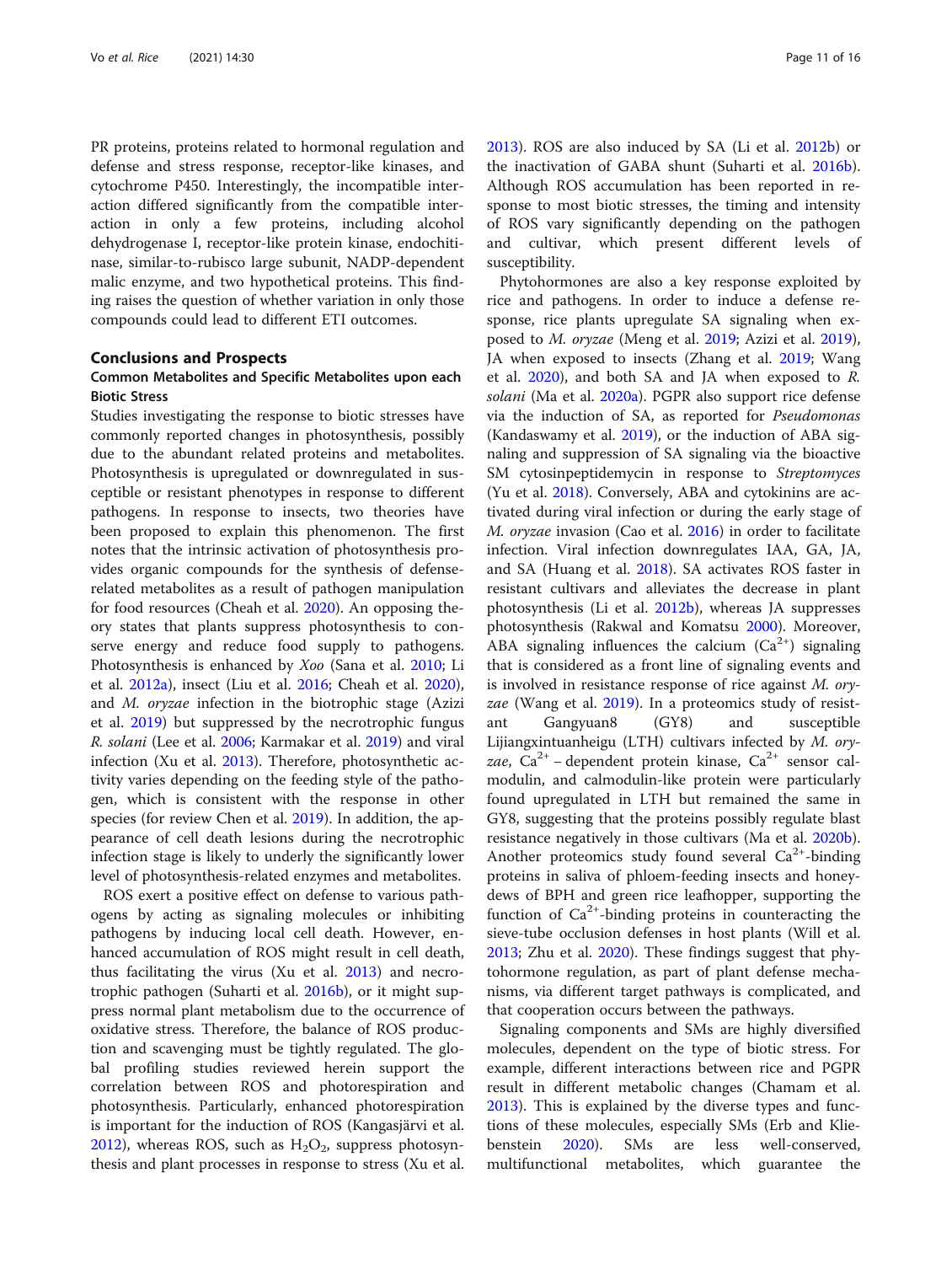response to various biotic factors, but resist manipulation and save costs associated with biosynthesis. Therefore, differences in SMs are associated with the resistance of different cultivars to pathogens at different stages of infection. Moreover, each cultivar has a set of differentially expressed proteins (Prathi et al. [2018\)](#page-14-0), diversifying the response.

# Limitations in Global Proteomics and Metabolomics Studies in Rice

Studying proteins and metabolites is more difficult than studying transcriptomics for several reasons: (1) the complexity of proteins and metabolites with different properties makes them difficult to identify using the same method. In addition, proteins undergo various post-translational modifications, resulting in the generation of different isoforms (for review, see Wu et al. [2016](#page-15-0); Tan et al. [2017](#page-15-0)). (2) Technical obstacles, including an appropriate extraction method, the sensitivity of detection, and the detection of post-translational modifications, can limit the detection of proteins or metabolites present at a low abundance (for review, see Castromoretti et al. [2020\)](#page-13-0). Due to the cost of producing SMs, rice plants are required to maintain a high level of regulation, processing, and storage, to ensure that some SMs are produced at trace amounts (for review, see Erb and Kliebenstein [2020\)](#page-13-0). To detect those SMs, an appropriate experimental design, pipelines, and standard methods are critical (for review, see Alexander and Cilia [2016](#page-13-0); Chen et al. [2019](#page-13-0)). (3) Lack of an information library or database to identify new molecules results in a comparatively large amount of unknown proteins or metabolites in each study (for review, see Chen et al. [2019](#page-13-0); Castromoretti et al. [2020\)](#page-13-0). For example, 15 out of 21 general differentially expressed proteins were unknown in the study of Zhang (Zhang et al. [2019\)](#page-15-0). Thirty-three identified metabolites were undefined in the study of Madhavan (Madhavan et al. [2019\)](#page-14-0). Additionally, 7% and 9% of metabolites extracted from R. solani infection in susceptible and resistant cultivars, respectively, were undefined (Suharti et al. [2016b\)](#page-15-0). Rice plants possess specific metabolites (for review, see Okazaki and Saito [2016\)](#page-14-0), which cannot be identified based on the libraries of other species. However, with recently developed methods, we have made progress and expanded our knowledge in this area, exemplified by the identification of new biomarkers (Agarrwal et al. [2014](#page-13-0); Duan et al. [2020\)](#page-13-0).

# Consistency in Global Studies of Transcripts and Proteins

Global studies of proteins and metabolites are usually combined with transcription profiling (Table [1](#page-2-0) and Table [2](#page-4-0)). In general, the fluctuation of major molecules is well corelated with gene expression (Sana et al. [2010](#page-15-0); Zha and You [2020](#page-15-0)); however, inconsistencies have also been observed. Peroxidase expression is not associated with the activity between Nipponbare and O. meyeriana (Chen et al. [2016](#page-13-0)). In the study of Zhang, the expression patterns of four out of eight genes were in contrast to the expression pattens of the proteins (Zhang et al. [2019](#page-15-0)). A low correlation between mRNA and protein levels has also been observed in half of all genes examined in secreted proteins from rice suspensions (Dong et al. [2017](#page-13-0)). This may be due to post-transcriptional regulation, for example by RNA binding proteins (Xu et al. [2013](#page-15-0)), or post-translational modifications, which were recently shown to be a significant response to insect invasion (Zha and You [2020](#page-15-0)). Furthermore, the challenges of methods used in proteomics have limited the identification of all possible isoforms, consequently influencing correlation studies.

# Use of Proteomics and Metabolomics to Improve Rice Performance

Time-series studies have complemented our understanding on the conflict between pathogens and rice at each stage of infection in susceptible and resistant cultivars. Accordingly, the outcome of this conflict is determined by the up or downregulation of certain molecules as well as the intensity of these molecules. For example, defense-related metabolites, cyanoamino acids, and lipid metabolism were increased in both susceptible and resistant cultivars but were more stable in rice resistant to BPH (Kang et al. [2019](#page-13-0)). Resistant rice infected with M. oryzae displayed a higher sensitivity to SA (Li et al.  $2012b$ ), and resistance to R. solani is dependent on the stability of JA and lignification (Suharti et al. [2016c](#page-15-0)). These studies confirmed a potential metabolic target but emphasized the limitations associated with studying and utilizing metabolites, especially phytohormones, whose balance is critical for plant growth and development (Peleg and Blumwald [2011\)](#page-14-0). One necessary approach for more effective outcome from rice-pathogen interaction studies would be integration of omics approaches, such as combining transcriptomics with proteomics or metabolomics (Prathi et al. [2018](#page-14-0); Wang et al. [2020\)](#page-15-0) or combining proteomics with metabolomics (Karmakar et al. [2019](#page-13-0)). Moreover, combining separate studies on specific stressor may serve as excellent approach, even though this may bring out some inconsistency. Resultant proteins and metabolites in response to a common biotic stressor may belong to similar pathways, which will eventually increase the efficacy of outcome to get more detailed insight into the intricate cellular activities during rice responses to that stressor. For instance, two separate proteomics and metabolomics studies on rice response to leafroller insect (Cnaphalocrocis medinalis) suggest that the JA biosynthesis pathway related proteins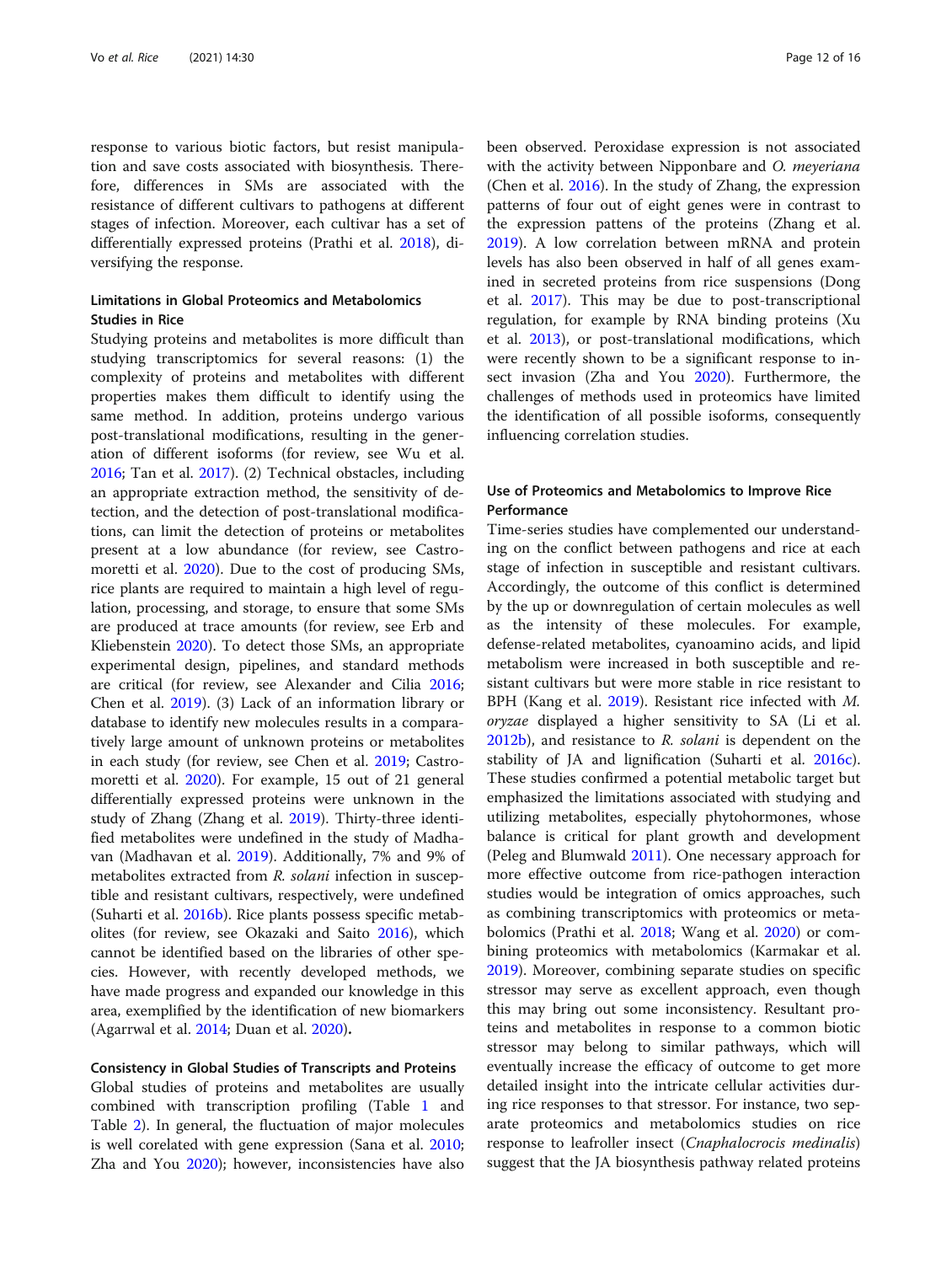

and metabolites are critical for resistance (Cheah et al. [2020](#page-13-0); Wang et al. [2020\)](#page-15-0).

The limited identification of molecules in proteomics and metabolomics studies as compared to transcriptomics studies has implied the simpler outcome at the final products than the gene regulation. In this context, metabolomics studies on resistance genes have recalled a long-standing question: whether different genes associated with resistance result in different outcomes via different metabolic pathways. Studies on Pizt- and Pi21 mediated resistance and basal resistance in dsOW62/76 have suggested a different outcome. If this is the case, SMs represent a tool that is guaranteed to perform well. However, the greatest obstacle is the cost of SM biosynthesis. In most studies, the number of upregulated SMs is greater than the number of downregulated SMs, affirming the tight regulation of SMs due to their cost. Therefore, more studies on resistance genes and how to deploy SMs in plant resistance are needed.

The application of metabolomics to improve plant performance to stresses has been previously suggested (Hong et al. [2016\)](#page-13-0). An example was proposed by Kushalappa and Gunnaiah [\(2013\)](#page-14-0), who suggested 10 heuristic steps to streamline metabolomics-proteomics studies to identify resistance genes. The main difference in the metabolic profiles of resistant and susceptible cultivars provided us with scaffolds to produce stable resistant rice, which is sometimes confined by a resistance gene approach. Thus, we collected the potent metabolites responsible for resistance to different stressors, as illustrated in Fig. 1. These metabolites are specifically induced or reduced in resistant rice cultivars (Table [2](#page-4-0)). Due to the multiple functions of primary metabolites in

rice, we limited our analysis to SMs or primary metabolites that function in resistance via a non-primary pathway. These SMs provide targets for further investigation and use.

#### **Abbreviations**

2-DE: Two-dimensional gel electrophoresis; ABA: Abscisic acid; ETI: Effectortriggered immunity; GC: Gas chromatography; iTRAQ: Isobaric tags relative and absolute quantification; JA: Jasmonic acid; LC: Liquid chromatography; MS: Mass spectrometry; PAMP : Pathogen-associated molecular pattern; PTI: PAMP-triggered immunity; SA: Salicylic acid; SM: Secondary metabolite; TF: transcription factor

## Acknowledgements

Not applicable.

#### Authors' Contributions

J.J. designed and directed the project. K.T.X.V., M.R., M.R., K.T.T.T., S.T.K., and J.J. contributed to the writing of the manuscript. All authors listed have made a substantial, direct, and intellectual contribution to the work and approved it for publication. All authors read and approved the final manuscript.

#### Funding

This work was supported by grants from the Basic Research Lab program (Project No. 2018R1A4A1025158) and the Mid-Career Researcher program (Project No. 2020R1A2C2012976), National Research Foundation of Korea.

#### Ethics Approval and Consent to Participate

Not applicable.

#### Consent for Publication

The manuscript has been approved by all authors.

#### Competing Interests

The authors declare that the research was conducted in the absence of any commercial or financial relationships that could be construed as a potential conflict of interest.

#### Author details

<sup>1</sup>Graduate School of Biotechnology and Crop Biotech Institute, Kyung Hee University, Yongin 17104, South Korea. <sup>2</sup> Department of Plant Bioscience Pusan National University, Miryang 50463, South Korea.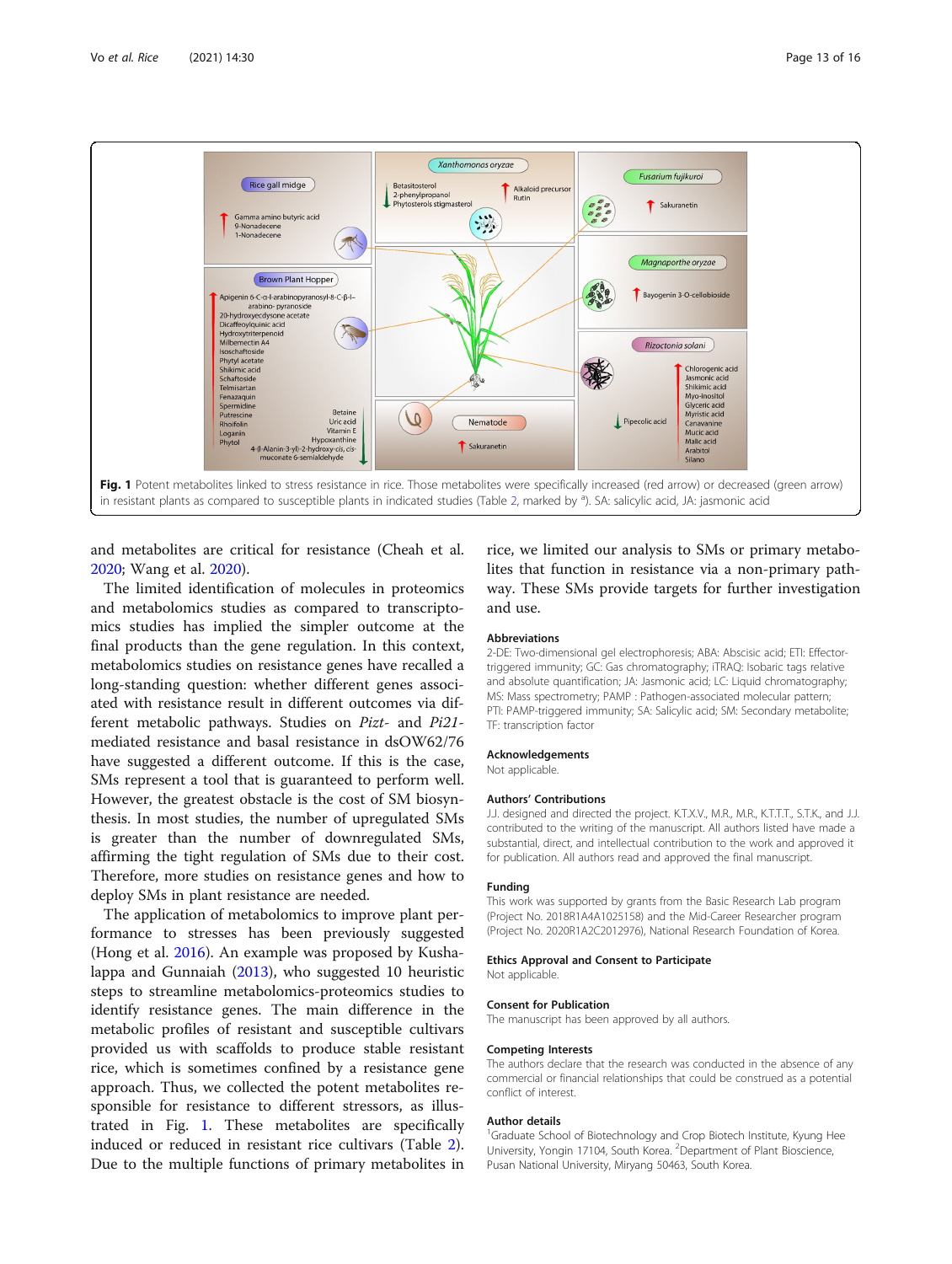# <span id="page-13-0"></span>Received: 1 November 2020 Accepted: 28 January 2021 Published online: 15 March 2021

#### References

- Agarrwal R, Bentur JS, Nair S (2014) Gas chromatography mass spectrometry based metabolic profiling reveals biomarkers involved in rice-gall midge interactions. J Integr Plant Biol 56:837–848. <https://doi.org/10.1111/jipb.12244>
- Agarrwal R, Padmakumari AP, Bentur JS et al (2016) Metabolic and transcriptomic changes induced in host during hypersensitive response mediated resistance in rice against the Asian rice gall midge. Rice 9:1–15. [https://doi.org/10.1186/](https://doi.org/10.1186/s12284-016-0077-6) [s12284-016-0077-6](https://doi.org/10.1186/s12284-016-0077-6)
- Alexander MM, Cilia M (2016) A molecular tug-of-war: global plant proteome changes during viral infection. Curr Plant Biol 5:13–24. [https://doi.org/10.](https://doi.org/10.1016/j.cpb.2015.10.003) [1016/j.cpb.2015.10.003](https://doi.org/10.1016/j.cpb.2015.10.003)
- Ali MA, Azeem F, Li H et al (2017) Smart parasitic nematodes use multifaceted strategies to parasitize plants. Front Plant Sci 8:1–21. [https://doi.org/10.3389/](https://doi.org/10.3389/fpls.2017.01699) [fpls.2017.01699](https://doi.org/10.3389/fpls.2017.01699)
- Anderson JT, Mitchel-Olds T (2011) Ecological genetics and genomics of plant defenses: evidence and approaches. Funct Ecol 25:312–324 [doi.org/10.1111/](http://doi.org/10.1111/j.1365-2435.2010.01785.x) [j.1365-2435.2010.01785.x](http://doi.org/10.1111/j.1365-2435.2010.01785.x)
- Arbona V, Manzi M, Ollas CD et al (2013) Metabolomics as a tool to investigate abiotic stress tolerance in plants. Int J Mol Sci 14:4885–4911. [https://doi.org/](https://doi.org/10.3390/ijms14034885) [10.3390/ijms14034885](https://doi.org/10.3390/ijms14034885)
- Azizi P, Osman M, Hanafi MM et al (2019) Adaptation of the metabolomics profile of rice after Pyricularia oryzae infection. Plant Physiol Biochem 144:466–479. <https://doi.org/10.1016/j.plaphy.2019.10.014>
- Bigeard J, Colcombet J, Hirt H (2015) Signaling mechanisms in pattern-triggered immunity (PTI). Mol Plant 8:521–539. [https://doi.org/10.1016/j.molp.2014.12.](https://doi.org/10.1016/j.molp.2014.12.022) [022](https://doi.org/10.1016/j.molp.2014.12.022)
- Cao J, Yang C, Li L et al (2016) Rice plasma membrane proteomics reveals Magnaporthe oryzae promotes susceptibility by sequential activation of host hormone signaling pathways. Mol Plant Microbe Interact 29:902–913. [https://](https://doi.org/10.1094/MPMI-08-16-0165-R) [doi.org/10.1094/MPMI-08-16-0165-R](https://doi.org/10.1094/MPMI-08-16-0165-R)
- Castro-Moretti FR, Gentzel IN, Mackey D et al (2020) Metabolomics as an emerging tool for the study of plant–pathogen interactions. Metabolites 10: 1–23. <https://doi.org/10.3390/metabo10020052>
- Chamam A, Sanguin H, Bellvert F et al (2013) Plant secondary metabolite profiling evidences strain-dependent effect in the Azospirillum-Oryza sativa association. Phytochemistry 87:65–77. [https://doi.org/10.1016/j.phytochem.](https://doi.org/10.1016/j.phytochem.2012.11.009) [2012.11.009](https://doi.org/10.1016/j.phytochem.2012.11.009)
- Chamam A, Wisniewski-Dyé F, Comte G et al (2015) Differential responses of Oryza sativa secondary metabolism to biotic interactions with cooperative, commensal and phytopathogenic bacteria. Planta 242:1439–1452. [https://doi.](https://doi.org/10.1007/s00425-015-2382-5) [org/10.1007/s00425-015-2382-5](https://doi.org/10.1007/s00425-015-2382-5)
- Cheah BH, Lin HH, Chien HJ et al (2020) SWAtH-MS-based quantitative proteomics reveals a uniquely intricate defense response in Cnaphalocrocis medinalisresistant rice. Sci Rep 10:1–11. <https://doi.org/10.1038/s41598-020-63470-1>
- Chen F, Ma R, Chen XL (2019) Advances of metabolomics in fungal pathogen– plant interactions. Metabolites 9:169. <https://doi.org/10.3390/metabo9080169>
- Chen F, Yuan Y, Li Q et al (2007) Proteomic analysis of rice plasma membrane reveals proteins involved in early defense response to bacterial blight. Proteomics 7:1529–1539. <https://doi.org/10.1002/pmic.200500765>
- Chen X, Dong Y, Yu C et al. (2016) Analysis of the proteins secreted from the oryza meyeriana suspension-cultured cells induced by Xanthomonas oryzae pv. oryzae. PLoS One 11:1-16. <https://doi.org/10.1371/journal.pone.0154793>.
- Chen X, Fu S, Zhang P et al (2013) Proteomic analysis of a disease-resistanceenhanced lesion mimic mutant spotted leaf 5 in rice. Rice 6:1–10. [https://doi.](https://doi.org/10.1186/1939-8433-6-1) [org/10.1186/1939-8433-6-1](https://doi.org/10.1186/1939-8433-6-1)
- Chi F, Yang P, Han F et al (2010) Proteomic analysis of rice seedlings infected by Sinorhizobium meliloti 1021. Proteomics 10:1861–1874. [https://doi.org/10.](https://doi.org/10.1002/pmic.200900694) [1002/pmic.200900694](https://doi.org/10.1002/pmic.200900694)
- Dean R, Van Kan JAL, Pretorius ZA et al (2012) The top 10 fungal pathogens in molecular plant pathology. Mol Plant Pathol 13:414–430. [https://doi.org/10.](https://doi.org/10.1111/j.1364-3703.2011.00783.x) [1111/j.1364-3703.2011.00783.x](https://doi.org/10.1111/j.1364-3703.2011.00783.x)
- Dong Y, Fang X, Yang Y et al (2017) Comparative proteomic analysis of susceptible and resistant rice plants during early infestation by small brown planthopper. Front Plant Sci 8:1–14. <https://doi.org/10.3389/fpls.2017.01744>
- Draper J, Rasmussen S, Zubair H (2011) Metabolite analysis and metabolomics in the study of biotrophic interactions between plants and microbes annual plant reviews volume 43. In: Biology of plant metabolomics. [https://doi.org/](https://doi.org/10.1002/9781444339956.ch2) [10.1002/9781444339956.ch2](https://doi.org/10.1002/9781444339956.ch2)
- 
- Duan G, Li C, Liu Y et al. (2020) Magnaporthe oryzae Systemic Defense Trigger 1 (MoSDT1)-Mediated Metabolites Regulate Defense Response in Rice. BMC Plant Biol 21, 40. [https://doi.org/10.1186/s12870-020-02821-6.](https://doi.org/10.1186/s12870-020-02821-6)
- Erb M, Kliebenstein D (2020) Plant secondary metabolites as defenses, regulators and primary metabolites- the blurred functional trichotomy. Plant Physiol 184:00433.2020. <https://doi.org/10.1104/pp.20.00433>
- Feussner I, Polle A (2015) What the transcriptome does not tell proteomics and metabolomics are closer to the plants' patho-phenotype. Curr Opin Plant Biol 26:26–31. <https://doi.org/10.1016/j.pbi.2015.05.023>
- Freeman BC, Beattie GA (2008) An overview of plant defenses against pathogens and herbivores. Plant Heal Instr. <https://doi.org/10.1094/phi-i-2008-0226-01>
- Fujita D, Kohli A, Horgan FG (2013) Rice resistance to Planthoppers and leafhoppers. Crit Rev Plant Sci 32:162–191. <https://doi.org/10.1080/07352689.2012.735986>
- Fukuoka S, Saka N, Koga H, Ono K, Shimizu T, Ebana K, Hayashi N, Takahashi A, Hirochika H, Okuno K (2009) Loss of function of a proline-containing protein confers durable disease resistance in rice. Science 325:998–1001. <https://doi.org/10.1126/science.1175550>
- Fukusaki E, Kobayashi A (2005) Plant metabolomics: potential for practical operation. J Biosci Bioeng 100:347–354. <https://doi.org/10.1263/jbb.100.347>
- Gao Z, Liu Q, Zhang Y et al (2019) A proteomic approach identifies novel proteins and metabolites for lesion mimic formation and disease resistance enhancement in rice. Plant Sci 287:110182. <https://doi.org/10.1016/j.plantsci.2019.110182>
- Ghosh S, Kanwar P, Jha G (2017) Alterations in rice chloroplast integrity, photosynthesis and metabolome associated with pathogenesis of Rhizoctonia solani. Sci Rep 7:1–12. <https://doi.org/10.1038/srep41610>
- Gill JR, Harbornez JB, Plowright RA et al (1996) The induction of phenolic compounds in rice after infection by the stem nematode Ditylenchus angustus. Nematologica 42:564–578
- González JF, Degrassi G, Devescovi G et al (2012) A proteomic study of Xanthomonas oryzae pv. Oryzae in rice xylem sap. J Proteomics 75:5911– 5919. <https://doi.org/10.1016/j.jprot.2012.07.019>
- Harun-Or-Rashid M, Kim HJ, Yeom SI et al (2018) Bacillus velezensis YC7010 enhances plant defenses against brown planthopper through transcriptomic and metabolic changes in rice. Front Plant Sci 9:1–15. <https://doi.org/10.3389/fpls.2018.01904>
- Hong J, Yang L, Zhang D et al (2016) Plant metabolomics: an indispensable system biology tool for plant science. Int J Mol Sci 17:767. [https://doi.org/10.](https://doi.org/10.3390/ijms17060767) [3390/ijms17060767](https://doi.org/10.3390/ijms17060767)
- Hou Y, Qiu J, Tong X et al (2015) A comprehensive quantitative phosphoproteome analysis of rice in response to bacterial blight. BMC Plant Biol 15:1–15. <https://doi.org/10.1186/s12870-015-0541-2>
- Huang R, Li Y, Tang G et al (2018) Dynamic phytohormone profiling of rice upon rice black-streaked dwarf virus invasion. J Plant Physiol 228:92–100. [https://](https://doi.org/10.1016/j.jplph.2018.06.001) [doi.org/10.1016/j.jplph.2018.06.001](https://doi.org/10.1016/j.jplph.2018.06.001)
- Jain P, Dubey H, Singh PK et al (2019) Deciphering signalling network in broad spectrum near isogenic lines of rice resistant to Magnaporthe oryzae. Sci Rep 9:1–13. <https://doi.org/10.1038/s41598-019-50990-8>
- Jones JDG, Dangl JL (2006) The plant immune system. Nature 444:323–329. <https://doi.org/10.1038/nature05286>
- Jwa NS, Agrawal GK, Tamogami S et al (2006) Role of defense/stress-related marker genes, proteins and secondary metabolites in defining rice self-defense mechanisms. Plant Physiol Biochem 44:261–273. <https://doi.org/10.1016/j.plaphy.2006.06.010>
- Kandasamy S, Loganathan K, Muthuraj R et al (2009) Understanding the molecular basis of plant growth promotional effect of Pseudomonas fluorescens on rice through protein profiling. Proteome Sci 7:1-8. [https://doi.](https://doi.org/10.1186/1477-5956-7-47) [org/10.1186/1477-5956-7-47](https://doi.org/10.1186/1477-5956-7-47)
- Kandaswamy R, Ramasamy MK, Palanivel R et al (2019) Impact of Pseudomonas putida RRF3 on the root transcriptome of rice plants: insights into defense response, secondary metabolism and root exudation. J Biosci 44:1–13. <https://doi.org/10.1007/s12038-019-9922-2>
- Kang K, Yue L, Xia X et al (2019) Comparative metabolomics analysis of different resistant rice varieties in response to the brown planthopper Nilaparvata lugens Hemiptera: Delphacidae. Metabolomics 15:1–13. <https://doi.org/10.1007/s11306-019-1523-4>
- Kangasjärvi S, Neukermans J, Li S et al (2012) Photosynthesis, photorespiration, and light signalling in defence responses. J Exp Bot 63:1619–1636. [https://](https://doi.org/10.1093/jxb/err402) [doi.org/10.1093/jxb/err402](https://doi.org/10.1093/jxb/err402)
- Karmakar S, Datta K, Molla KA et al (2019) Proteo-metabolomic investigation of transgenic rice unravels metabolic alterations and accumulation of novel proteins potentially involved in defence against Rhizoctonia solani. Sci Rep 9: 1–16. <https://doi.org/10.1038/s41598-019-46885-3>
- Khare S, Singh NB, Singh A et al (2020) Plant secondary metabolites synthesis and their regulations under biotic and abiotic constraints. J Plant Biol 63: 203–216. <https://doi.org/10.1007/s12374-020-09245-7>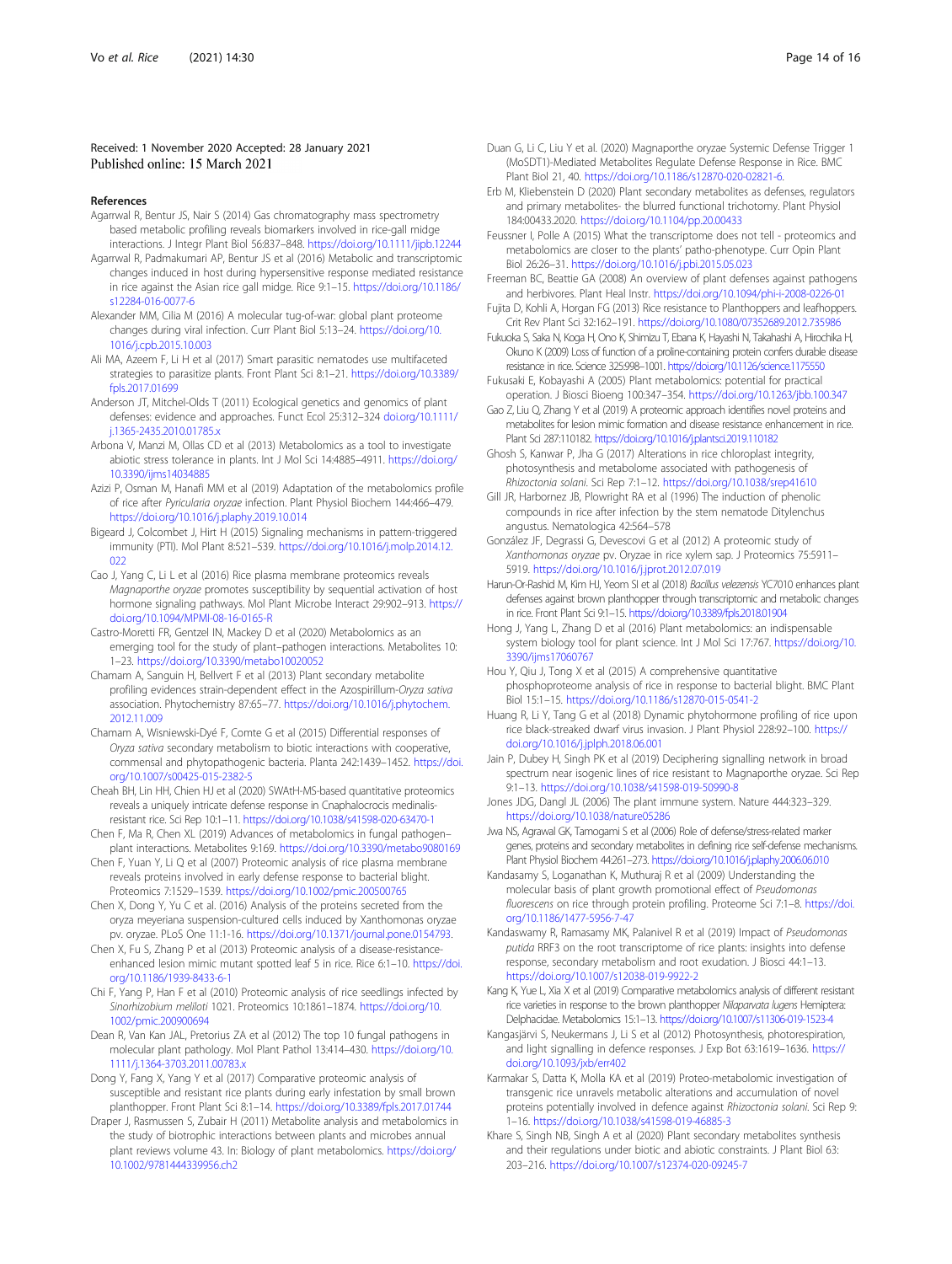- <span id="page-14-0"></span>Kim JY, Wu J, Kwon SJ et al (2014a) Proteomics of rice and Cochliobolus miyabeanus fungal interaction: insight into proteins at intracellular and extracellular spaces. Proteomics 14:2307–2318. <https://doi.org/10.1002/pmic.201400066>
- Kim SG, Wang Y, Lee KH et al (2013) In-depth insight into in vivo apoplastic secretome of rice-Magnaporthe oryzae interaction. J Proteomics 78:58–71. <https://doi.org/10.1016/j.jprot.2012.10.029>
- Kim ST, Kim SG, Agrawal GK et al (2014b) Rice proteomics: a model system for crop improvement and food security. Proteomics 14:593–610. [https://doi.org/](https://doi.org/10.1002/pmic.201300388) [10.1002/pmic.201300388](https://doi.org/10.1002/pmic.201300388)
- Kim ST, Kim SG, Kang YH et al (2008) Proteomics analysis of rice lesion mimic mutant (sp/1) reveals tightly localized probenazole-induced protein (PBZ1) in cells undergoing programmed cell death. J Proteome Res 7:1750–1760. <https://doi.org/10.1021/pr700878t>
- Koga H, Dohi K, Nishiuchi T et al (2012) Proteomic analysis of susceptible rice plants expressing the whole plant-specific resistance against Magnaporthe oryzae: involvement of a thaumatin-like protein. Physiol Mol Plant Pathol 77: 60–66. <https://doi.org/10.1016/j.pmpp.2011.12.001>
- Kouzai Y, Kimura M, Watanabe M et al (2018) Salicylic acid-dependent immunity contributes to resistance against Rhizoctonia solani, a necrotrophic fungal agent of sheath blight, in rice and Brachypodium distachyon. New Phytol 217: 771–783. <https://doi.org/10.1111/nph.14849>
- Kumar A, Bimolata W, Kannan M et al. (2015) Comparative proteomics reveals differential induction of both biotic and abiotic stress response associated proteins in rice during Xanthomonas oryzae pv. oryzae infection. Funct Integr Genomics 15:425–437. [https://doi.org/10.1007/s10142-014-0431-y.](https://doi.org/10.1007/s10142-014-0431-y)
- Kushalappa AC, Gunnaiah R (2013) Metabolo-proteomics to discover plant biotic stress resistance genes. Trends Plant Sci 18:522–531. [https://doi.org/10.1016/j.](https://doi.org/10.1016/j.tplants.2013.05.002) [tplants.2013.05.002](https://doi.org/10.1016/j.tplants.2013.05.002)
- Lee J, Bricker TM, Lefevre M et al (2006) Proteomic and genetic approaches to identifying defence-related proteins in rice challenged with the fungal pathogen Rhizoctonia solani. Mol Plant Pathol 7:405–416. [https://doi.org/10.](https://doi.org/10.1111/j.1364-3703.2006.00350.x) [1111/j.1364-3703.2006.00350.x](https://doi.org/10.1111/j.1364-3703.2006.00350.x)
- Li D, Wang L, Teng S et al (2012a) Proteomics analysis of rice proteins upregulated in response to bacterial leaf streak disease. J Plant Biol 55:316–324. <https://doi.org/10.1007/s12374-011-0346-2>
- Li Y, Nie Y, Zhang Z et al (2014) Comparative proteomic analysis of methyl jasmonate-induced defense responses in different rice cultivars. Proteomics 14:1088–1101. <https://doi.org/10.1002/pmic.201300104>
- Li Y, Ye Z, Nie Y et al (2015) Comparative phosphoproteome analysis of Magnaporthe oryzae-responsive proteins in susceptible and resistant rice cultivars. J Proteomics 115:66–80. <https://doi.org/10.1016/j.jprot.2014.12.007>
- Li Y, Zhang Z, Nie Y et al (2012b) Proteomic analysis of salicylic acid-induced resistance to Magnaporthe oryzae in susceptible and resistant rice. Proteomics 12:2340–2354. <https://doi.org/10.1002/pmic.201200054>
- Liang X, Chen X, Li C et al (2017) Metabolic and transcriptional alternations for defense by interfering OsWRKY62 and OsWRKY76 transcriptions in rice. Sci Rep 7:1–15. <https://doi.org/10.1038/s41598-017-02643-x>
- Ling Y, Ang L, Weilin Z (2019) Current understanding of the molecular players involved in resistance to rice planthoppers. Pest Manag Sci 75:2566–2574. <https://doi.org/10.1002/ps.5487>
- Liu C, Du B, Hao F et al (2017) Dynamic metabolic responses of brown planthoppers towards susceptible and resistant rice plants. Plant Biotechnol J 15:1346–1357. <https://doi.org/10.1111/pbi.12721>
- Liu C, Hao F, Hu J et al (2010) Revealing different systems responses to brown planthopper infestation for pest susceptible and resistant rice plants with the combined metabonomic and gene-expression analysis. J Proteome Res 9: 6774–6785. <https://doi.org/10.1021/pr100970q>
- Liu H, Wang Z, Xu W et al (2020) Bacillus pumilus LZP02 promotes rice root growth by improving carbohydrate metabolism and phenylpropanoid biosynthesis. Mol Plant Microbe Interact 33:1222–1231. [https://doi.org/10.](https://doi.org/10.1094/MPMI-04-20-0106-R) [1094/MPMI-04-20-0106-R](https://doi.org/10.1094/MPMI-04-20-0106-R)
- Liu Q, Wang X, Tzin V et al (2016) Combined transcriptome and metabolome analyses to understand the dynamic responses of rice plants to attack by the rice stem borer Chilo suppressalis (Lepidoptera: Crambidae). BMC Plant Biol 16:1–17. <https://doi.org/10.1186/s12870-016-0946-6>
- Liu Y, Lu S, Liu K et al (2019) Proteomics: a powerful tool to study plant responses to biotic stress. Plant Methods 15:1–20. [https://doi.org/10.1186/](https://doi.org/10.1186/s13007-019-0515-8) [s13007-019-0515-8](https://doi.org/10.1186/s13007-019-0515-8)
- Lu HP, Luo T, Fu HW et al (2018) Resistance of rice to insect pests mediated by suppression of serotonin biosynthesis. Nat Plants 4:338–344. [https://doi.org/](https://doi.org/10.1038/s41477-018-0152-7) [10.1038/s41477-018-0152-7](https://doi.org/10.1038/s41477-018-0152-7)
- Ludwig C, Gillet L, Rosenberger G et al (2018) Data-independent acquisitionbased SWATH - MS for quantitative proteomics: a tutorial. Mol Syst Biol 14:1– 23. <https://doi.org/10.15252/msb.20178126>
- Ma H, Sheng C, Qiao L et al (2020a) A comparative proteomic approach to identify defence-related proteins between resistant and susceptible rice cultivars challenged with the fungal pathogen Rhizoctonia solani. Plant Growth Regul 90:73–88. <https://doi.org/10.1007/s10725-019-00551-w>
- Ma Z, Wang L, Zhao M et al (2020b) ITRAQ proteomics reveals the regulatory response to Magnaporthe oryzae in durable resistant vs. susceptible rice genotypes. PLoS One 15:1–20. [https://doi.org/10.1371/JOURNAL.PONE.](https://doi.org/10.1371/JOURNAL.PONE.0227470) [0227470](https://doi.org/10.1371/JOURNAL.PONE.0227470)
- Madhavan S, Paranidharan V, Erban A et al (2019) The metabolic response of suspension-cultured cells from blast-resistant and -susceptible rice (Oryza sativa L.) genotypes to a Pyricularia oryzae elicitor. Indian Phytopathol 72: 195–202. <https://doi.org/10.1007/s42360-019-00131-y>
- Mahmood T, Jan A, Kakishima M et al (2006) Proteomic analysis of bacterialblight defense-responsive proteins in rice leaf blades. Proteomics 6:6053– 6065. <https://doi.org/10.1002/pmic.200600470>
- Mahmood T, Jan A, Komatsu S (2009a) Proteomic analysis of bacterial blight defence signalling pathway using transgenic rice overexpressing thaumatinlike protein. Biol Plant 53:285–293. <https://doi.org/10.1007/s10535-009-0052-9>
- Mahmood T, Kakishima M, Komatsu S (2009b) Proteome analysis of Probenazoleeffect in Rice-bacterial blight interactions. Protein Pept Lett 16:1041–1052. <https://doi.org/10.2174/092986609789055331>
- McDowell JM, Dangl JL (2000) Signal transduction in the plant immune response. Trends Biochem Sci 25:79–82. [https://doi.org/10.1016/S0968-0004\(99\)01532-7](https://doi.org/10.1016/S0968-0004(99)01532-7)
- Meena KK, Sorty AM, Bitla UM et al (2017) Abiotic stress responses and microbemediated mitigation in plants: the omics strategies. Front Plant Sci 8:1–25. <https://doi.org/10.3389/fpls.2017.00172>
- Meng Q, Gupta R, Min CW et al (2019) Proteomics of Rice—Magnaporthe oryzae interaction: what have we learned so far? Front Plant Sci 10:1–14. [https://doi.](https://doi.org/10.3389/fpls.2019.01383) [org/10.3389/fpls.2019.01383](https://doi.org/10.3389/fpls.2019.01383)
- Narula K, Choudhary P, Ghosh S et al (2019) Comparative nuclear proteomics analysis provides insight into the mechanism of signaling and immune response to blast disease caused by Magnaporthe oryzae in Rice. Proteomics 19:1800188. <https://doi.org/10.1002/pmic.201800188>
- Nawaz G, Usman B, Peng H et al (2020) Knockout of pi21 by crispr/cas9 and itraq-based proteomic analysis of mutants revealed new insights into M. oryzae resistance in elite rice line. Genes 11:1–24. [https://doi.org/10.3390/](https://doi.org/10.3390/genes11070735) [genes11070735](https://doi.org/10.3390/genes11070735)
- Norvienyeku J, Lin L, Waheed A et al (2020) Bayogenin 3-O-cellobioside confers non cultivar-specific defense against the rice blast fungus Pyricularia oryzae. Plant Biotechnol J. <https://doi.org/10.1111/pbi.13488>
- Okazaki Y, Saito K (2016) Integrated metabolomics and phytochemical genomics approaches for studies on rice. Gigascience 5:1–7. [https://doi.org/10.1186/](https://doi.org/10.1186/s13742-016-0116-7) [s13742-016-0116-7](https://doi.org/10.1186/s13742-016-0116-7)
- Parker D, Beckmann M, Zubair H et al (2009) Metabolomic analysis reveals a common pattern of metabolic re-programming during invasion of three host plant species by Magnaporthe grisea. Plant J 59:723–737. [https://doi.org/10.](https://doi.org/10.1111/j.1365-313X.2009.03912.x) [1111/j.1365-313X.2009.03912.x](https://doi.org/10.1111/j.1365-313X.2009.03912.x)
- Peleg Z, Blumwald E (2011) Hormone balance and abiotic stress tolerance in crop plants. Curr Opin Plant Biol 14:290–295. [https://doi.org/10.1016/j.pbi.](https://doi.org/10.1016/j.pbi.2011.02.001) [2011.02.001](https://doi.org/10.1016/j.pbi.2011.02.001)
- Peng L, Zhao Y, Wang H et al (2016) Comparative metabolomics of the interaction between rice and the brown planthopper. Metabolomics 12:132. <https://doi.org/10.1007/s11306-016-1077-7>
- Peyraud R, Dubiella U, Barbacci A et al (2017) Advances on plant–pathogen interactions from molecular toward systems biology perspectives. Plant J 90: 720–737. <https://doi.org/10.1111/tpj.13429>
- Piasecka A, Jedrzejczak-Rey N, Bednarek P (2015) Secondary metabolites in plant innate immunity: conserved function of divergent chemicals. New Phytol 206:948–964. <https://doi.org/10.1111/nph.13325>
- Piasecka A, Kachlicki P, Stobiecki M (2019) Analytical methods for detection of plant metabolomes changes in response to biotic and abiotic stresses. Int J Mol Sci 20:379. <https://doi.org/10.3390/ijms20020379>
- Prathi NB, Palit P, Madhu P et al (2018) Proteomic and transcriptomic approaches to identify resistance and susceptibility related proteins in contrasting rice genotypes infected with fungal pathogen Rhizoctonia solani. Plant Physiol Biochem 130:258–266. <https://doi.org/10.1016/j.plaphy.2018.07.012>
- Rakwal R, Komatsu S (2000) Role of jasmonate in the rice (Oryza sativa L.) selfdefense mechanism using proteome analysis. Electrophoresis 21:2492–2500.